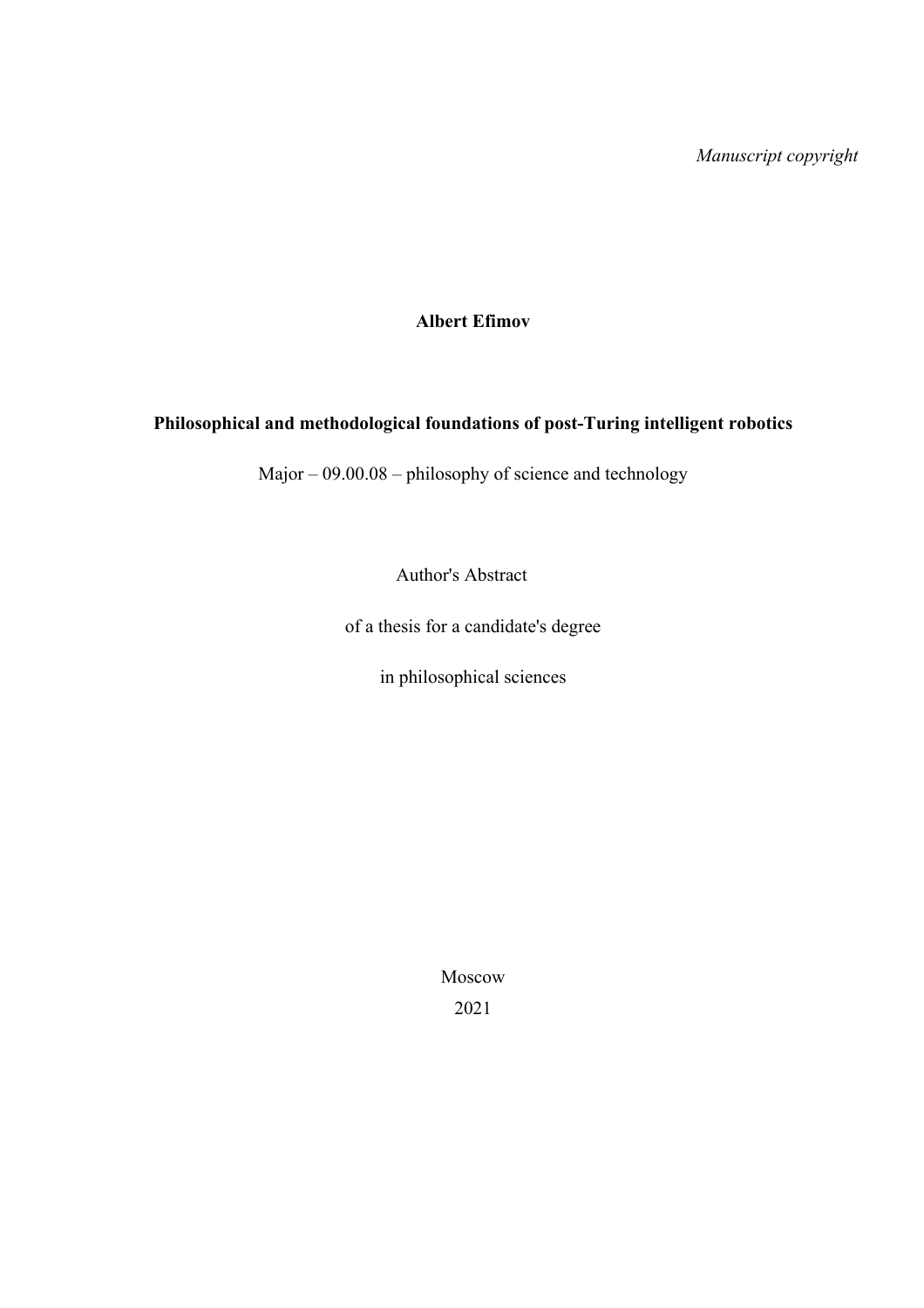The work has been written at the Institute of Philosophy of the Russian Academy of Sciences, field of study - Philosophy, Ethics and Religion Studies, specialty - Philosophy of Science and Technology.

## **Academic advisor:**

**Dubrovskiy David Israilevich** - Doctor of philosophy, Professor, Chief research scientist at the Institute of Philosophy of the Russian Academy of Sciences.

#### **External reviewer:**

**Aseeva Irina Aleksandrovna** - Doctor of philosophy, Professor, Leading researcher of the Federal State Budgetary Institution of Science of the Institute of Scientific Information on Social Sciences of the Russian Academy of Sciences.

**Semyonov Aleksey Lvovich** - Doctor of physical and mathematical sciences, Professor, Head of the Department of Mathematical Logic and Theory of Algorithms of the Federal State Budgetary Educational Institution of Higher Education "Lomonosov Moscow State University".

#### **Lead organization:**

Federal State Budgetary Educational Institution of Higher Education "Moscow Aviation Institute (National Research University)".

Thesis defense will take place on the 18 th of may 2021 at 03:00 PM at the meeting of the Thesis Board D.002.015.03 of the Institute of Philosophy of the Russian Academy of Sciences at Moscow, 109240, Goncharnaya st.,12/1. Academic Board room (number 313).

The thesis is stored at the library and on the website of the Institute of Philosophy of the Russian Academy of Sciences

https://iphras.ru/uplfile/zinaida/ROOTED/aspir/autoreferat/efimov/dissertatsiya\_efimov\_final\_1 51020.pdf

The author's abstract has been sent out on  $\qquad \qquad$  of  $\qquad \qquad$  2021.

Academic Secretary of the Thesis Board D.002.015.03 Candidate of philosophical sciences Pilyugina M.A.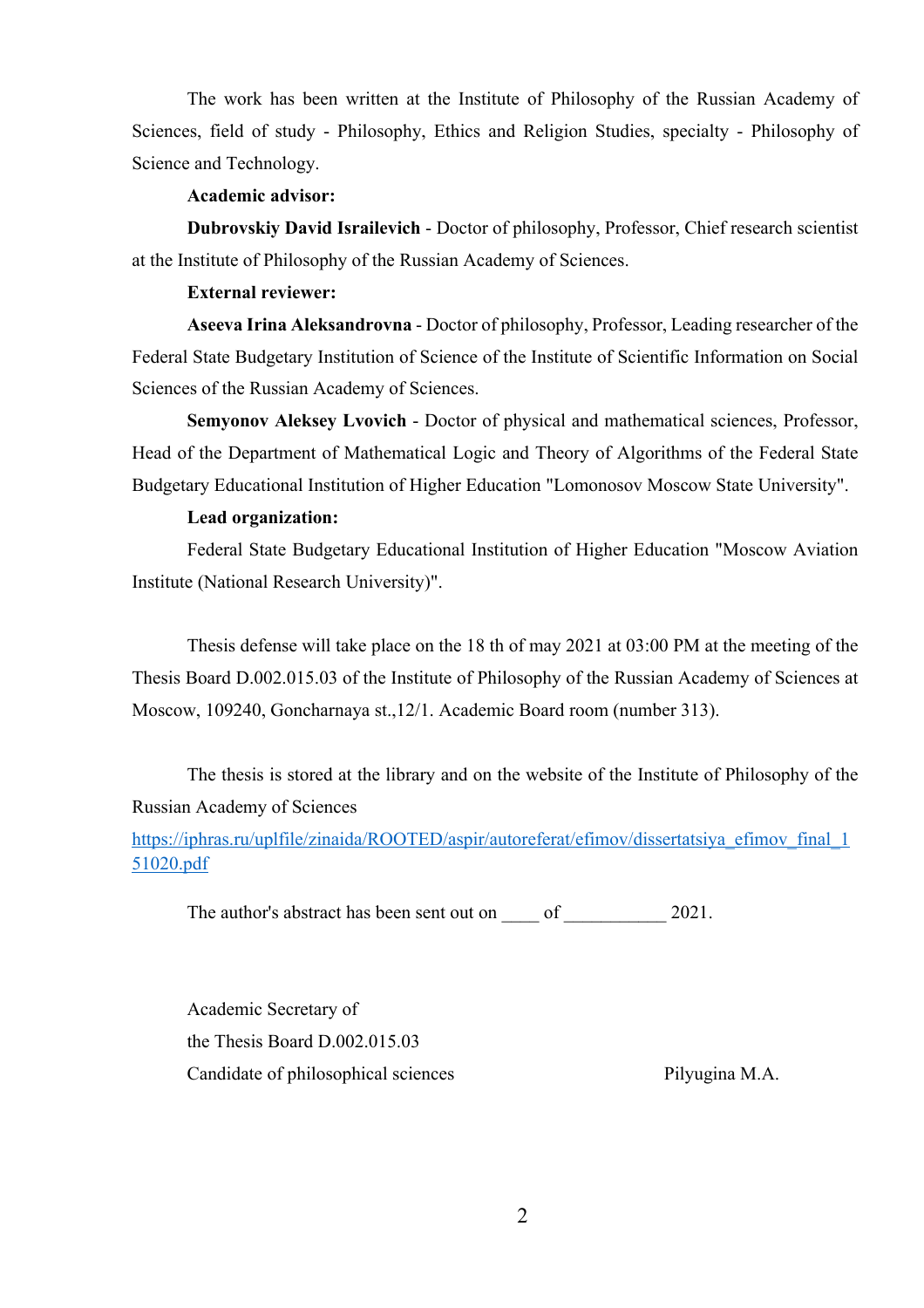#### **General description of the work**

#### *The importance of the topic of the research.*

Intelligent robotics implies a set of methods, ways of research and development of robotic systems integrating the capabilities of robotics and artificial intelligence in order to create robots, intelligent agents capable of autonomous and partly autonomous actions in different environments. The interdisciplinary nature of intelligent robotics makes it one of the most promising lines of research that has a significant influence on our whole civilization. Therefore, it is highly important to develop philosophical and methodological problems related to the development of intelligent robotics and its role in creating **Artificial General Intelligence**, which is a strategic task set today by the technologically advanced countries, including our country. Artificial General Intelligence implies a software and hardware complex capable of learning and acting better than the human expert in any area, achieving objectives in a broad range of environments with limited resources.

Since its emergence in the last century, robotics and artificial intelligence have taken different paths in the development. Robotics was used in manufacturing by adapting application tasks to the limited mechanical capabilities of the robots. Artificial intelligence, being mostly a research paradigm, aimed at researching the possibilities of simulating human mental activity and used broad software capabilities, particularly machine learning. Independent development of these separate paths was shaped by the available element base, that, in its turn, generated the possibilities for combinatorial improvements.

Robotics developed much slower due to its inherent dependence on the physical and chemical properties and engineering features of robot component parts.

Artificial intelligence with mathware and software as its main components was developing much faster than robotics due to its direct dependence on research and developments in microelectronics, that still follow Moore's  $law<sup>1</sup>$  (the number of transistors in a dense integrated circuit doubles about every 24 months).This enabled artificial intelligence to use exponential development of the element base of component parts such as graphic accelerators, data storage systems, various sensors and broadband communication to create software that would apply machine learning to solve a wide range of application tasks.

It resulted into artificial intelligence methods being used to solve Kuhn's robotics puzzles, thus accelerating the progress for both the paths. New programming tools and environments, such as deep neural networks, are capable of solving difficult robotics tasks. In turn, this generates new ways of human machine interaction that call for a deeper philosophical and methodological, as

<sup>&</sup>lt;sup>1</sup> Leiserson C. E. et al There's plenty of room at the Top: What will drive computer performance after Moore's law? // Science 368 (6495), eaam9744.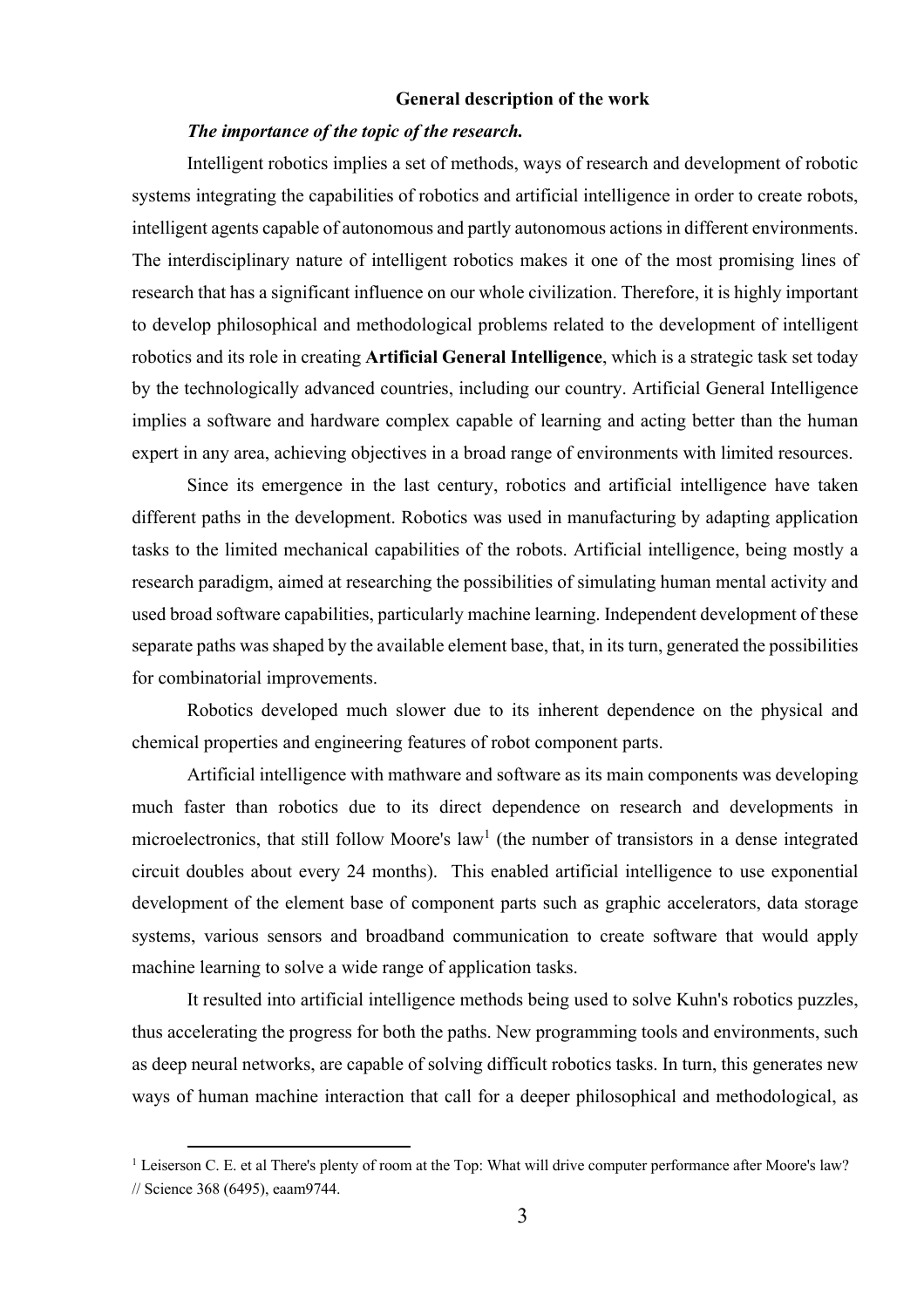well as epistemological consideration through the principles of post-nonclassical rationality (Stepin V.S. Lektorskiy V.A. etc.). It is the practical demand for new methodological approaches that assigns to philosophers the important role in the modern development of artificial intelligence.

The development of AI technologies and robotics has reached the point when their influence on our civilization goes beyond the economic sphere and becomes an important factor of global geopolitical and ecological agenda, while remaining one of the key problems of scientific and technological development. World economic forum  $2$  (WEF, 2019) acknowledges the strategic priority of these technologies and includes them into fusion technologies. The results of developing artificial intelligence and robotics may become the source of new risks and systemic issues (violation of a privacy right, transformation of the very notion of employment and so on), however they promise a healthy economic growth, mitigation of a number of negative consequences of a spiraling global civilization crisis.

Instead of stimulating cooperation, international competition for the leadership in creating Artificial General Intelligence is increasing. V.V. Putin, the President of Russia, has stressed that artificial intelligence is "indeed one of the key lines of technological development that determine and will determine the future of the whole world"3,

USA is pursuing the policy of keeping the leadership in artificial intelligence, as "it has a critical significance for economy and national security of the United States"4.

All of it turns artificial intelligence and robotics into geopolitical tools, making technologies the hostages to the interests of transnational corporations. A kind of corporate Manhattan project is being created<sup>56</sup>.

 Artificial intelligence and robotics, alongside with power industry, transportation, is the technology which, on the one hand, is a separate branch of manufacturing and, on the other, creates productive power for the remaining industries. Such technology is usually called a general-purpose

<sup>2</sup> Website of the World economic forum in Davos, URL:

https://intelligence.weforum.org/topics/a1Gb0000000pTDREA2?tab=publications (accessed on 28.07.2020).

 $3 A$  meeting on development of technologies in the field of artificial intelligence. URL:

http://kremlin.ru/events/president/news/60630 (accessed on 28.07.2020, in Russian).

<sup>&</sup>lt;sup>4</sup> Artificial Intelligence for the American People. URL: https://www.whitehouse.gov/ai/ (accessed on 28.07.2020).

<sup>&</sup>lt;sup>5</sup> Levin J. C. et al Roadmap to a Roadmap: How Could We Tell When AGI is a 'Manhattan Project' Away? // ECAI 2020 URL: https://arxiv.org/abs/2008.04701 (дата обращения 20.09.2020).

 $6 \times$ Palantir exec says its work is on par with the Manhattan Project», INPUT URL:

https://www.inputmag.com/tech/palantir-exec-says-its-work-is-on-par-with-the-manhattan-project (дата обращения 28.07.2020).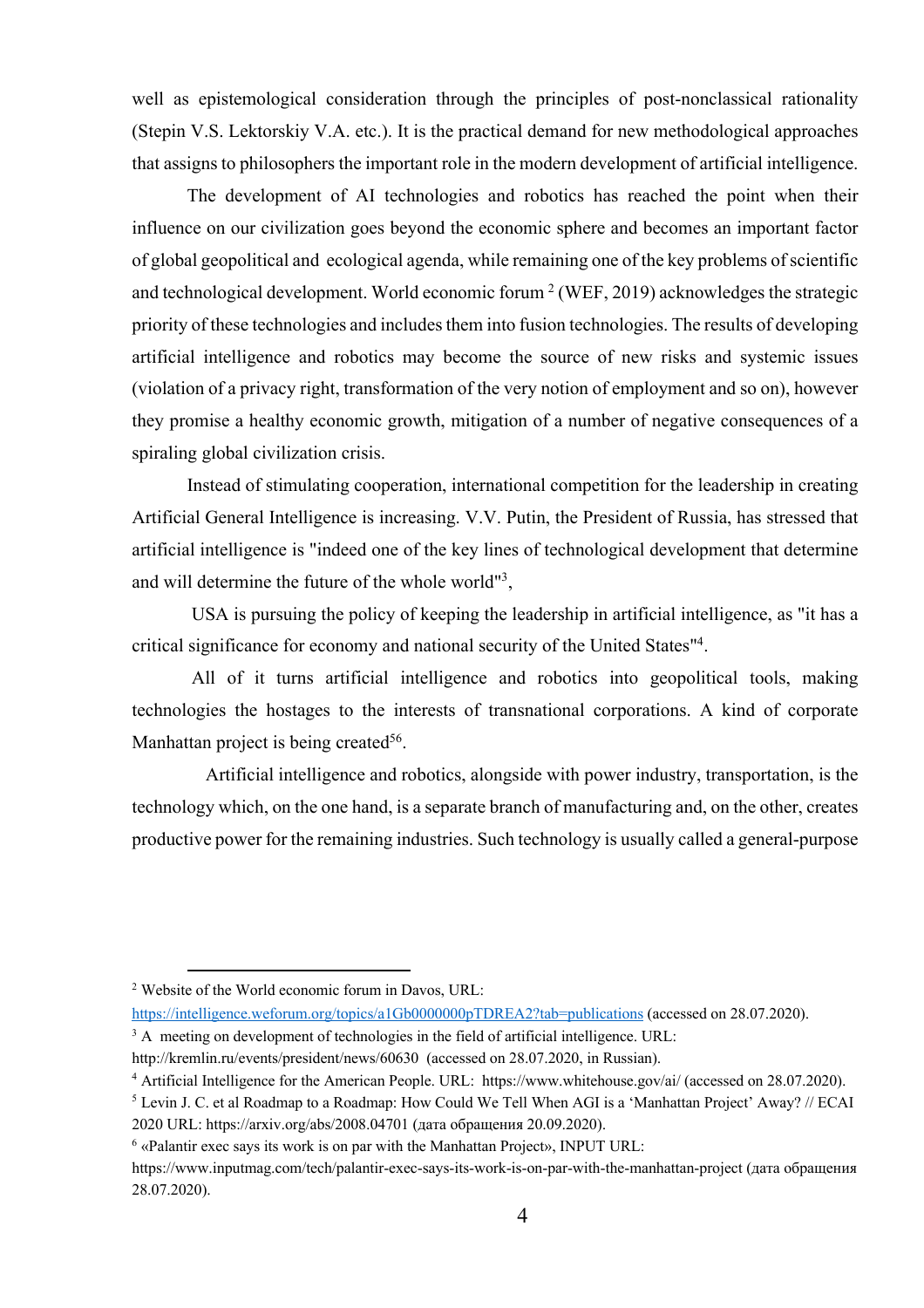technology or, end-to-end technology. Permeating all areas of social life, robotics creates the effect similar to the effect that steam engine had in the time of the first industrial revolution  $^{789}$ .

It is noteworthy that all the necessary conditions for the Artificial General Intelligence and robotics have been met: new tools are emerging (materials, software architectures etc.), as well as new business activities making it possible to implement the intention. It was rightly emphasized by V.M. Rozin<sup>10</sup>, who wrote that robotics has found itself in the "zone of proximal technological development" due to the above-mentioned reasons.

Robotics and artificial intelligence can also pose great danger. Machines create the conditions when it becomes impossible to distinguish real facts from lies. Artificial neural networks have become the basis for generating pseudo-realities, the so-called deep fakes, which facilitate a profound expertise crisis, the rise of relativism and skepsis not only in the common knowledge, but also in the knowledge obtained in various research centers  $(V.E. Lepskiv)^{11}$ . That is why it is necessary to scrutinize all the features related to the development of artificial intelligence as a branch of science, manufacture and education from the perspective of philosophy and methodology of science. A number of aspects, such as personalization of educational paths, automatic generation of education courses and so on, call for a comprehensive and profound discussion (A.L. Semenov)<sup>12</sup>.

Over the last decade, regardless successful developments of science and technology in the field of artificial intelligence, researchers and engineers have not come up with a clear answer as to how one should develop technologies in the coming decades. The reason is that theoretical and methodological as well as philosophical base of such planning is underdeveloped. The following K. Jaspers's thought still completely keeps its importance that "the entire future of man depends

 $11$  Lepskiy V.E. Asymmetric response to information wars of the XXI century // Reflexive processes and management. Information package of the XI International academic conference as of the 16-17 October 2017, Moscow / Ed. in chief V.E. Lepskiy. Moscow: Cogito-Center Publ., 2017. p. 221-224. (in Russian)

https://drive.google.com/file/d/1aRuT4a7qGICzmsJhS1EZPPYp5hhCOEis/view (accessed on 20.08.20, in Russian).

<sup>&</sup>lt;sup>7</sup> Crafts N. Steam as a GPT: A growth accounting perspective // The Economic journal 114 (2004), 338-35 pp. <sup>8</sup> O'Mahony M., Timmer M. "Output. Input. And productivity measures at the industry level: the EU klems

database." The Economic Journal, 2003 119 (June), F374–F403.

<sup>&</sup>lt;sup>9</sup> Graetz G., Michaels G. Robots at Work. URL: http://personal.lse.ac.uk/michaels/Graetz\_Michaels\_Robots.pdf (accessed on 15.08.20).

<sup>&</sup>lt;sup>10</sup> Rozin V.M. Evolution of engineering and design thought. Engineering: Establishment, Development, Typology. Moscow: Lenand Publ., 2015. p.123 (in Russian)

 $12$  Semenov A.L. Revolution of artificial intelligence and general education  $//$  A report on the 99th workshop on Philosophical and methodological and scientific and theoretical problems of AI at the meeting of Research board on methodology of artificial intelligence at a Department of social sciences of the Russian Academy of Sciences at the Institute of philosophy on the 16th of January, 2020 URL: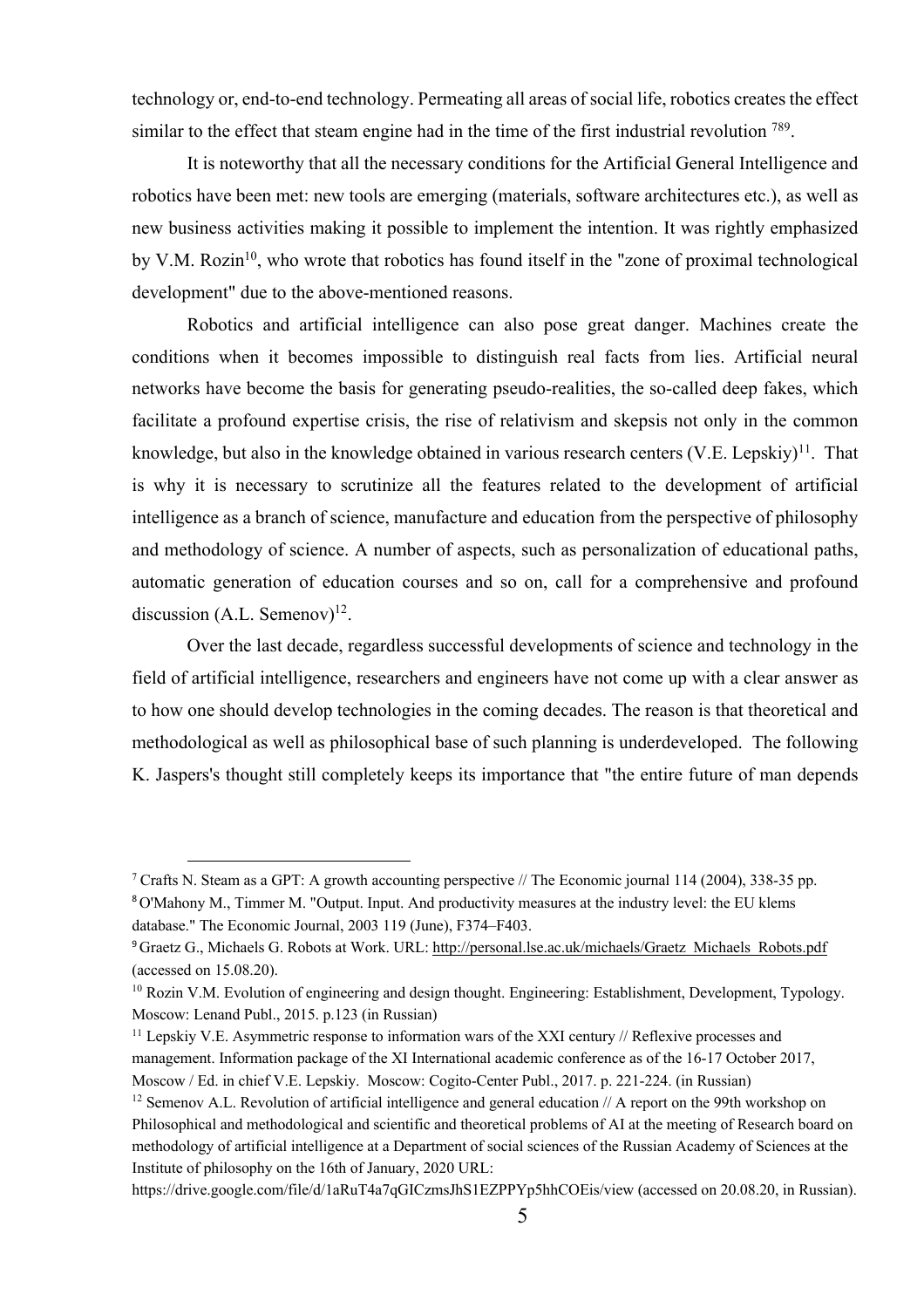on the tools he is going to choose to master the consequences of technological development and their influence on his life"13

At their time Thomas Kuhn (scientific paradigms) and Imre Lakatos (research programmes) created a foundation for planning in natural science research based on the development of physical sciences in the XIX and the first half of the XX century. However, the main discoveries in artificial intelligence and robotics fall on the second half of the XXth and the beginning of the XXIst centuries. Philosophical and methodological foundations of science that were developed based on the natural science breakthroughs of the XX century and have become the foundation for the development of cosmonautics and nuclear energy, cannot be a reliable reference point at the current stage of development of artificial intelligence and intelligent robotics.

One can see constant contradictions when forecasting the creation of Artificial General Intelligence. Computation powers that A. Turing thought were enough to create a "thinking machine" have been achieved long ago. The capacity of generating, storing and transferring information on the Internet has surpassed even the bravest dreams of half a century ago. However, all these are just individual results falling short of creating General intelligence.

This state of things turns us to look into methodology, developed by A. Turing in 1940- 1950, even closer and analyze historical limitations of the methodology that must be overcome at the current, new stage of development of artificial intelligence, when we are facing the task of creating General artificial intelligence. These limitations, the drawbacks of A. Turing methodology are as follows: a. a narrow interpretation of the functionalism paradigm when a purely behavioral and operational interpretation of intelligence is given. It is related to: b. an insufficient criteria of an intelligent machine behaviour (Turing test); c. a rough separation of a human and a machine while researching their interactions (Turing wall); d. the intention to create a thinking machine, rather than a thinking robot. We can add here a number of other significant items related to the disregarded problem of consciousness, an exaggerated role of symbolic systems in intellectual activity etc. These limitations and drawbacks have to be overcome as part of the post-Turing methodology, which serves to create new theoretical frameworks, approaches and methods to develop specific cognitive architectures of General artificial intelligence (of course, without diminishing remarkable, epochal achievements of A. Turing).

The works on methodology of science have always emphasized the comprehension of a paradigm and a programme of new scientific research studies. Of these, whenever the problematics

<sup>&</sup>lt;sup>13</sup> Jaspers K. Modern technology / transl. by Levina M.I. // In: New technocratic wave in the West / Gurevich S.P. (compiler). Moscow: Progress Publ., 1986. p. 119-146. (in Russian)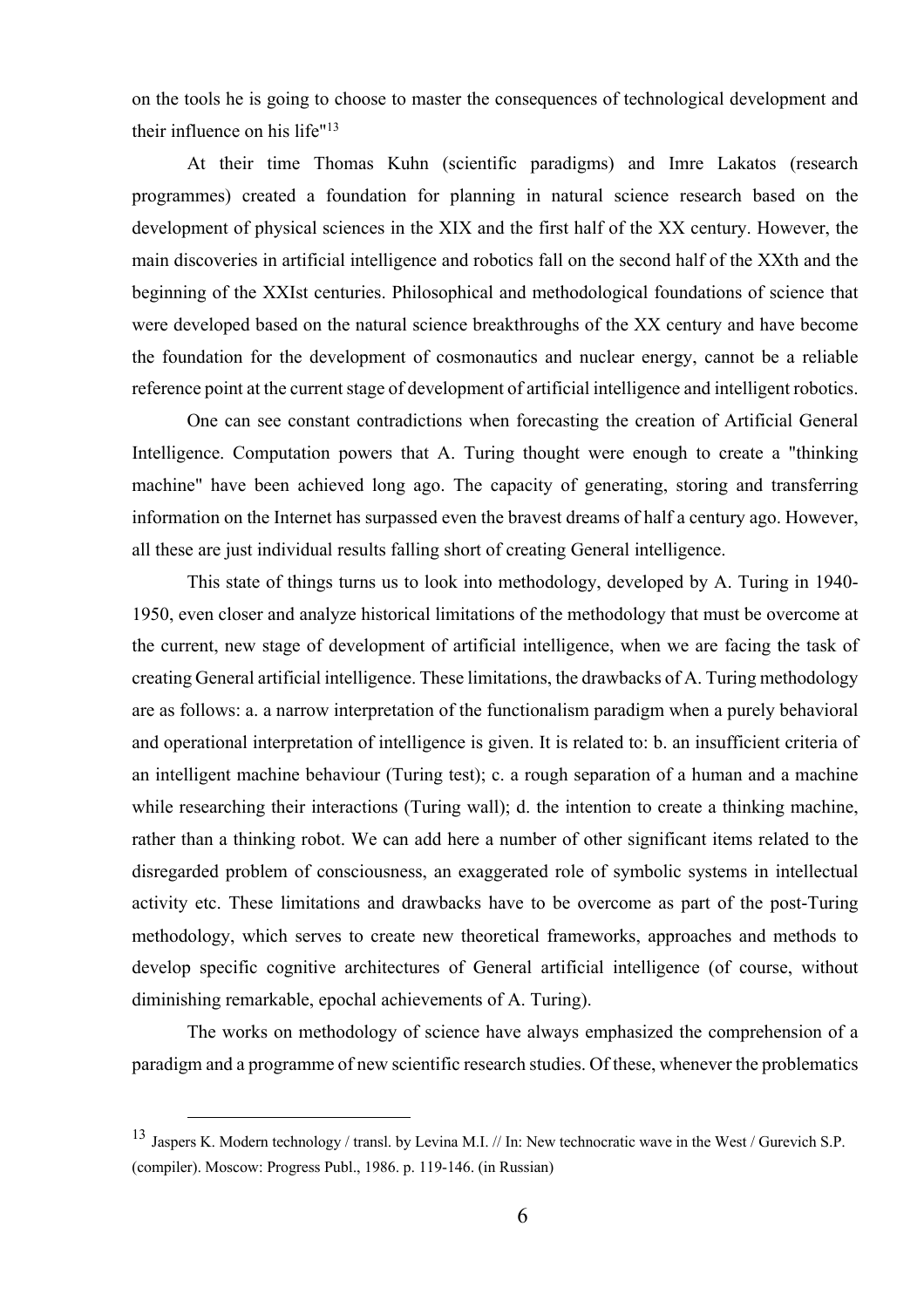of artificial intelligence was discussed, convergent technologies, comprising nano, bio, information and cognitive technologies (abbreviated as NBIC), have been more than once suggested to facilitate the inter-disciplinary approach to the development of artificial intelligence and robotics.<sup>14</sup>. However, it hasn't justified itself (Alekseeva, Arshinov)<sup>15</sup>, since large-scale research progreammes focused on the first part of a paradigm of convergent technologies (nano, bio) while putting off the second part (info, cognitive) for a long term.

Intelligent robotics appears simultaneously in two qualitative aspects. On the one hand, it is a field of scientific research which studies the principles and laws of interaction of physical objects endowed with intentionality by man and also capable of transferring man some information regarding the results of executing the assigned task. On the other hand, robotics includes so heterogeneous groups of technologies like domestic robots, robot cars, drones, different industrial manipulators and so on.

One can say that robotics, as a branch of technology, is a sort of bridge, a link between the rapidly increasing possibilities of artificial intelligence in the virtual world and a relatively static infrastructure created by the civilization (cities, roads, manufacture, communication systems etc.). Artificial intelligence endows any technological device with a capacity to change its behavior based on the data input from the sensors, thus turning it into a robot: the new possibilities for an integration of a human and a robot are opening up, the ones that Ju. Habermas talked about<sup>16</sup>.

 As robotics and artificial intelligence technologies improve, empirical definition of man also changes. Cyborgization, virtual intelligent assistants, devices functioning as exocortex, internal and external organs, telepresence - these are the artificial add-ons (extensions) of human abilities, without which our kind will not be able to conceive its own existence within the next couple of decades (Lektorskiy, 2019)<sup>17</sup>. However, these 'add-ons' pose a question of the definition of what it really means to be a human and how one can distinguish a human from a machine that is capable of performing actions that were previously deemed to be intrinsically 'human'. Can we accept the results of an exam taken by a young man, who was assisted by his personal virtual assistant? If not, then what is the principal difference between a digital assistant and a calculator?

<sup>&</sup>lt;sup>14</sup> Arshinov V.I. On the way tp anthropic dimension of NBIC-convergence // Philosophical problems of biology and medicine. Issue 4 Moscow, 2010 p.41-44. (in Russian)

<sup>15</sup> Alekseeva I. Yu., Arshinov V.I. Information society and NBIC-revolution Moscow: Institute of Philosophy,

Russian Academy of Sciences, 2016. 196 p. (in Russian)

<sup>&</sup>lt;sup>16</sup> Habermas Ju. The future of human nature. Moscow: Ves' Mir Publ., 2002. 144 p. (in Russian)

<sup>&</sup>lt;sup>17</sup> Lektorskiy V.A. Are science and utopia compatible? // The mythology of the age of scientific and technological revolution. Utopias, myths, hopes and reality of the newest branches of science. From Frankenstein and elixir of immortality to biocyborgs and post-human // Ed. in chief G.A. Belkina. Moscow: URSS Publ., 2019. p. 35–49. (in Russian)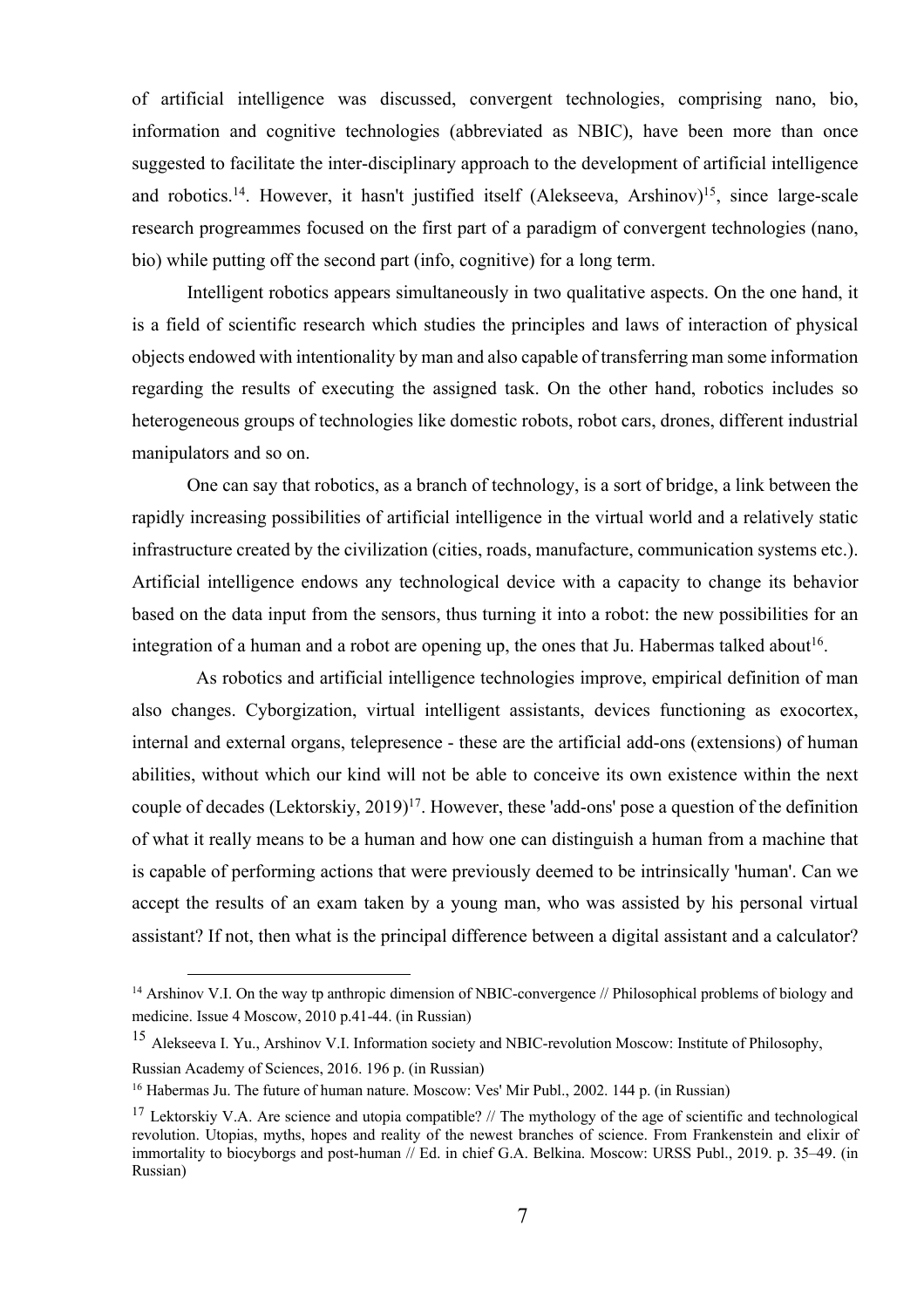In other words, there is a reciprocal tendency, it is not only the 'corporality' of robots that changes and becomes ever more varied, including anthropomorphic, but also the corporality of man that becomes more technologized. It makes the classical rational approach, where humans are subjects and machines are objects, inapplicable. Researchers of artificial intelligence exist within the selfdeveloping system, the high-tech industry. That is why it is necessary to apply the principles of post-nonclassical rationality as an epistemological ground for research and feasibility demonstration of: post-Turing methodology of development of artificial intelligence and intelligent robotics.

At the early stage of development of artificial intelligence and robotics (in the works by A. Turing, J. von Neumann, N. Wiener etc.), there predominated a narrow disciplinary approach that combined some relatively clear methodological and ethical aspects and practical steps aimed at developing the technology (Turing machine, von Neuman architecture). However, the modern specialization profile of artificial intelligence and its newest results reveal the gap between theoretical research in the field of philosophy and methodology of artificial intelligence, on the one hand, and practical efforts of researchers to create intelligent machines (robots), that will be no less capable than the man himself, on the other hand. The gap makes research in the field of methodological approach to the problems of artificial intelligence and robotics extremely topical and calls for development of specific interdisciplinary programmes and critical epistemological questions arising therewith.  $(V.$  Budanov $)^{18}$ .

Engineering and technical problems (Kuhn puzzles) have their solutions and are being solved by multiple teams at big scientific centers and enterprises around the globe. However, the problem of long-term development of General artificial intelligence and intelligent robots has an interdisciplinary nature due to the global purpose of these technologies. The idea of relying upon the Moore's law and purely quantitative increase in computational capabilities while preserving the conceptual approach of A. Turing is a methodological dead end. New, important approaches and methodologies can not only cut the time and efforts needed to create a new generation of intelligent and useful machines, but also implement the potential of artificial intelligence and robotics to solve crucial civilizational challenges.

*The degree of scientific development of the problem.* Philosophical and methodological foundations for development of artificial intelligence and robotics have always attracted attention

<sup>18</sup> Schtukelberg K., Budanov V.G., Oleskin A.V., Kolesova L.A., Raikov A.N., Derbin E.A., Medvedev P.A., Volkov A.V., Zakharova F.Ya. Challenges of the future: artificial intelligence, technologies, ethics // Economic strategies, Vol. 21. No. 6 (164), 2019. p. 18-29 (in Russian)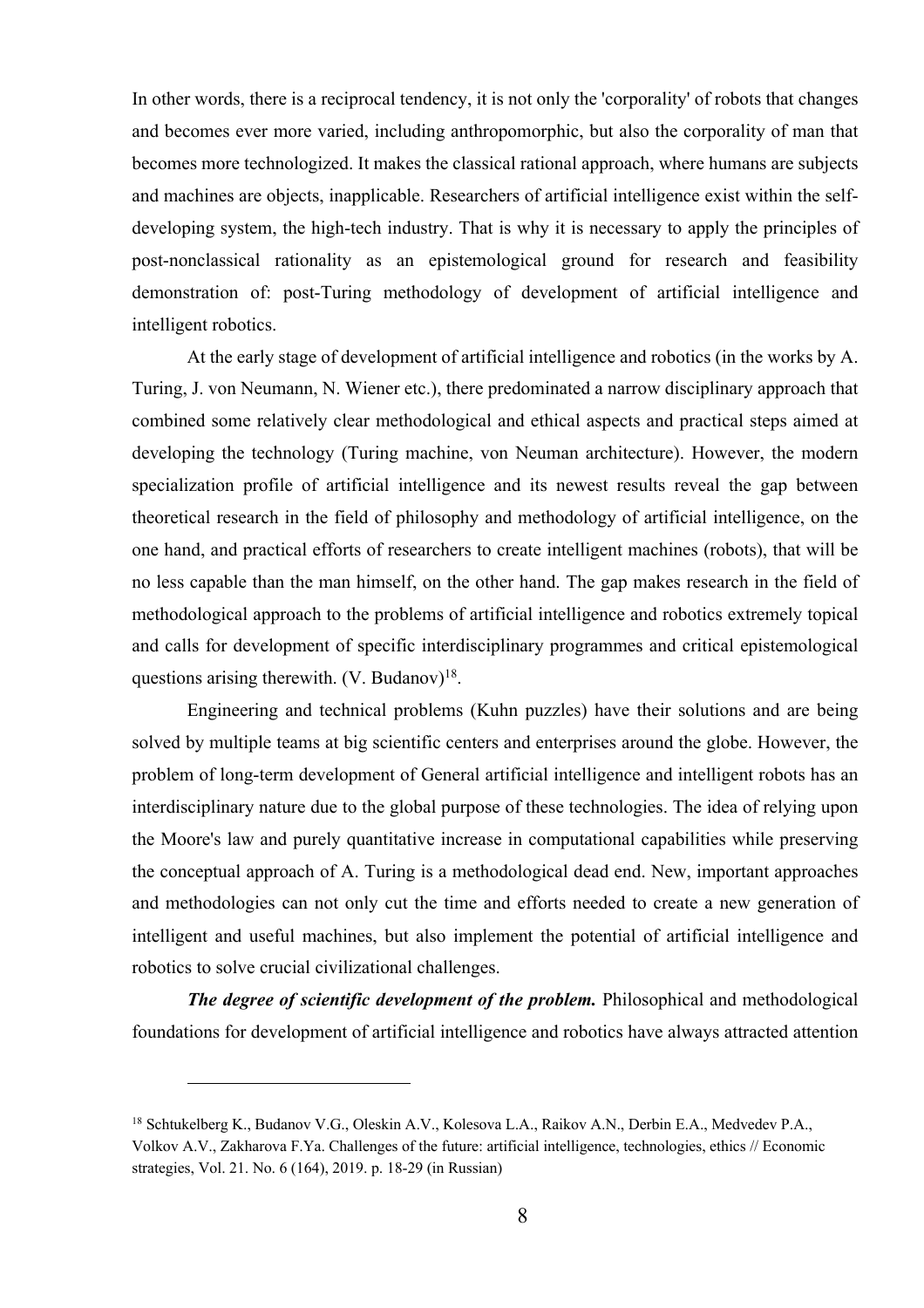of leading researchers. Their initial standpoint was suggested by A.M. Turing within the classical rationality which focused on the capabilities of thinking machines as the objects of research. In his work Computing machinery and intelligence published in 1950, the British mathematician and logician had laid down the foundations for operational, anti-essential approach to creating thinking machines, even before the term artificial intelligence appeared.

Over 70 odd years after the publication there have been proposed various approaches to identify the philosophical and methodological foundations of robotics. Since 1956, when J. MacCarthy used the term artificial intelligence for the first time, this field was related to mathematical, linguistic and algorithmic problems necessary to simulate human intelligence by means of computer.

Simultaneously to philosophical and methodological feasibility demonstration of artificial intelligence, the domain of intelligent robotics is being developed, which implies robotics capable of solving complex intelligent tasks. The term robotics appeared in 1941 thanks to A. Azimov, although the word robot appeared as far back as  $1920$  in the work by K. Capek<sup>19</sup>.

Since the end of the World War Second, which gave a significant impulse to the development of computing technologies used for cryptanalysis and ballistic calculations, there has been established an inextricable connection between artificial intelligence and robotics (J. MacCarthy and J. Engelberger)<sup>20</sup>. The first line of research was broadly viewed by researches as a theoretical possibility to simulate human intelligence on a non-biological substrate, the second line has always set the task of authentic simulation of human actions by a robot in the physical world.

In his seminal works on artificial intelligence A. Turing highlighted the connection between cognitive functions of a brain and human motor skills. This became the foundation of another theoretical and practical discipline called cybernetics founded by N. Wiener.

The term intelligent robotics appeared in the 60-70s of the last century thanks to the work of two research teams from the USA. Stanford Research Institute created an autonomous robot Shakey, fully capable of moving in the physical space. Another line of research was creating a SHRDLY programme by T. Winograd at MIT at about the same time. The programme could understand a bounded subset of a natural language and could act in the virtual world of basic geometric objects - blocks. That programme could be called a virtual robot.

 $19$  In the play RUR by K. Capek robots were represented as artificially created human-like biological machines.

<sup>&</sup>lt;sup>20</sup> Markoff J. Machines of Loving Grace: The Ouest for Common Ground Between Humans and Robots. Harper Collins Publishers, Kindle edition, 2015. 400 p.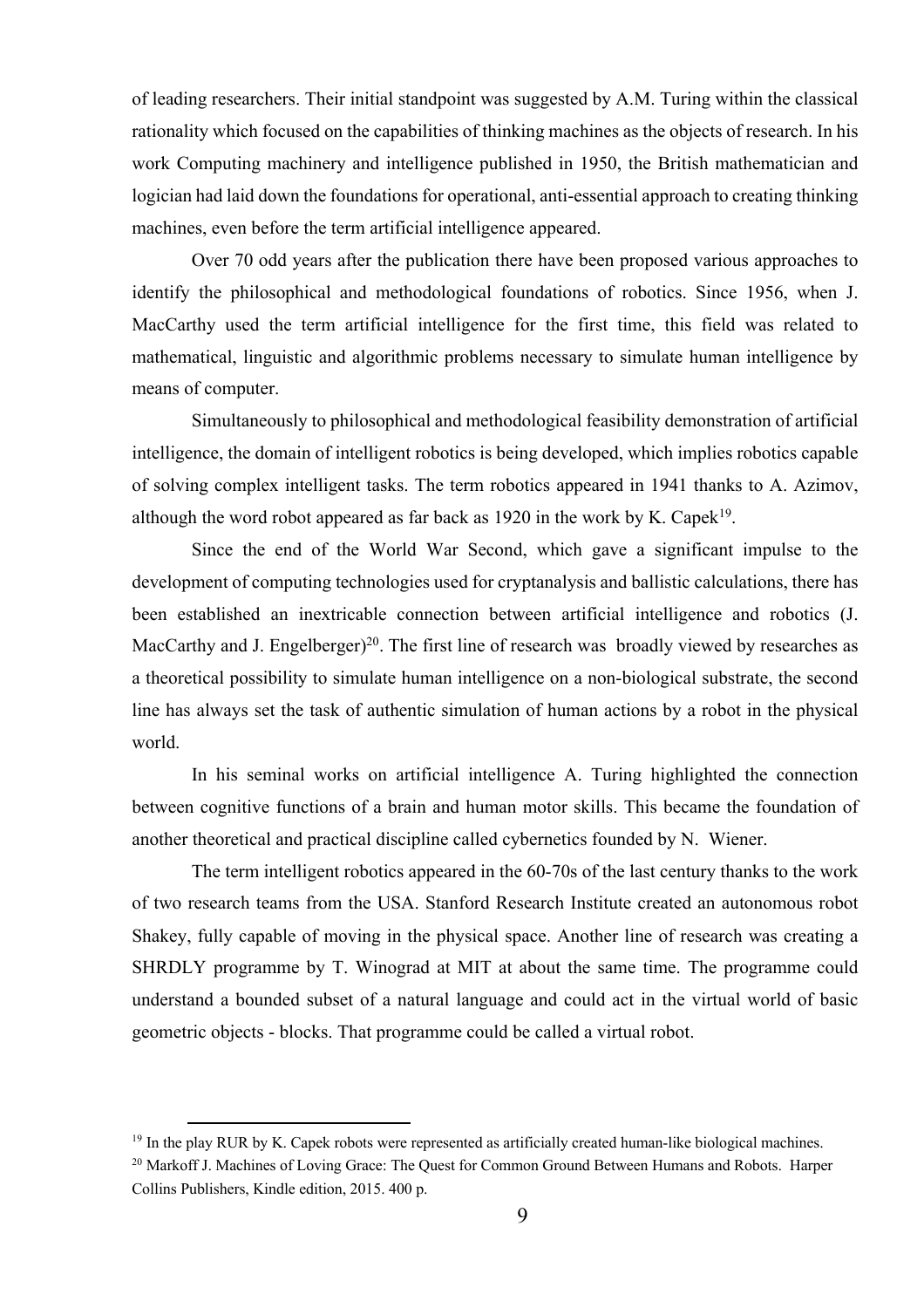The principles of developing artificial intelligence at the end of the 20th century as an area of software development that can help make computers more intelligent was significantly reconsidered for various reasons, including heightened expectations of research results in the field (M. Minsky). In the 90th of the last century, the first calls to join together artificial intelligence and robotics into a single conceptual space started to be heard.  $(R.$  Brucks)<sup>21</sup>.

 Another reason for the appearance of the term intelligent robotics is a constant criticism of the line of research termed artificial intelligence as, supposedly, too remote from real achievements  $(R, Penrose)^{22}$ . In the efforts to differentiate their research, many scientists tend to coin new terms such as intelligent systems, cognitive systems or cognitive robotics. However, there is no necessity in analyzing the subtleties of terminology as intelligent robotics in its essence fully covers alls the possible applications of the artificial intelligence method to robotics, being a quite adequate general term  $(R. \text{ Murphy})^{23}$ . Thus, intelligent robotics is an operational line of research drawing mainly on the works by H. Morawek<sup>24</sup>, J. Licklider<sup>25</sup> defining the subject area through actions of agents that should meet the functional description of three simultaneously actualized capabilities: **sensations, understandings and actions**.

Philosophical consideration of robotics and artificial intelligence questions has been undertaken by such representatives of analytical philosophy as H. Putnam, J. Fodor, T. Nagel, J. Searle, D. Dennett, D. Chalmers, N. Block etc.

It is noteworthy to point out the significant contribution into development of these questions made by the soviet philosophers in the 60s - 80s of the last century. (B.G. Biryukov, A.G. Spirkin, I.B. Novik, A.D. Ursul, L.B. Bagenov, V.S. Tyuhtin, P.V. Kopnin, L.A. Petrushenko etc.). Unlike western philosophers, they posed these questions more broadly in terms of cybernetics tasks, development of the information concept and self-organizing systems, including the problem of consciousness. Some major soviet scientists took active part in this research: A.I. Berg, A.N. Kolmogorov, N.A. Bernschtein, P. K. Anokhin, V.M. Glushkov etc., whose contribution can hardly be overestimated. All this productive and multidimensional work of soviet philosophers and scientists requires a special examination.

<sup>&</sup>lt;sup>21</sup> Brooks R. A. Intelligence Without Representation // Artificial Intelligence, 47, 1991, pp. 139–159.

<sup>&</sup>lt;sup>22</sup> Penrose R. The emperor's new mind: Concerning computers, minds and the laws of physics. / Transl. from ENglish by V.O. Malishenko. Moscow: URSS: LKI Publ., 2011. 400 p. (in Russian)

<sup>&</sup>lt;sup>23</sup> Murphy R. Introduction to AI Robotics. Second Edition, The MIT Press, 2019. 648 p.

<sup>&</sup>lt;sup>24</sup> Moravec H. Mind Children: The Future of Robot and Human Intelligence. Harvard University Press. 1988. 224 p.

<sup>&</sup>lt;sup>25</sup> Licklider J. C. R. Man-Computer Symbiosis // IRE Transactions on Human Factors in Electronics, volume HFE-

<sup>1,</sup> March 1960 p. 4-11.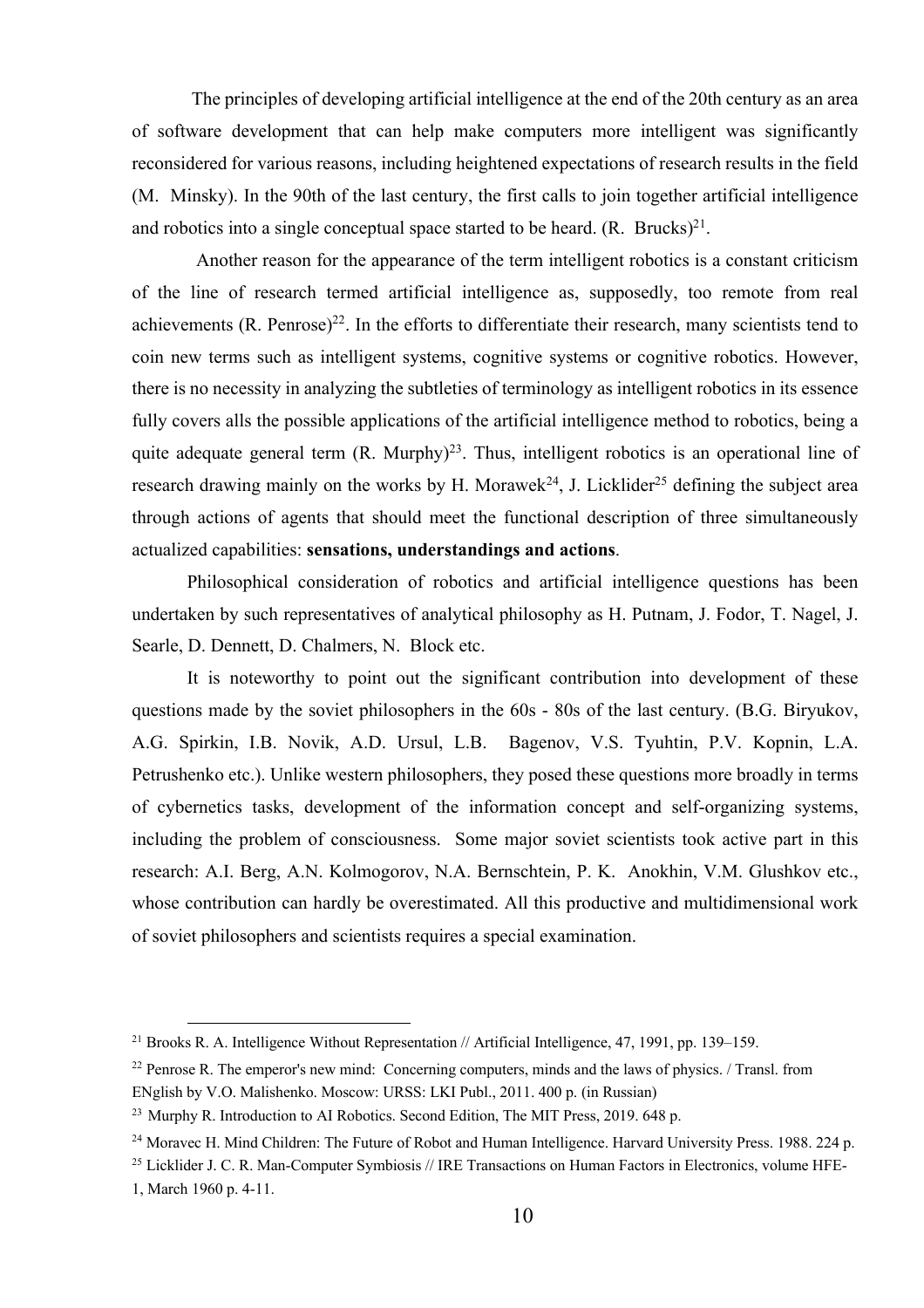In the recent years, the important questions of the development of artificial intelligence have been comprehensively discussed at high-level conferences. Among them we can point out the following: contexts of the "I" computer model, introduction of conflagration and the principle of bounded rationality into the study of multiagent systems  $(M.A.$  Shestakova<sup>26</sup>), the problem of emotional reactions and corporality in virtual people (D. Burden, M. Savin-Baden<sup>27</sup>), the problem of robots' socialization, their inclusion into public space (O. Sherer, J. Parviainen<sup>28</sup>), the problems of different cultural approaches to creating robots , efforts to interpret the phenomenon of computers' soul (K. James<sup>29</sup>). Obviously, the questions of ethics and security of using robots are broadly discussed.

It is noteworthy that the researchers of robotics, for obvious reasons, focus on solving purely applied tasks, focus primarily on detailed, limited examples of robot-environment interaction, basically leaving aside those approaches that require one to solve common theoretical and philosophical-methodological questions. The development of the questions related directly to intelligent robotics is still underrepresented in our philosophical literature, although they are an important condition for its further efficient development, especially, when we talk about breakthroughs in the field.

Consequently, modern researchers of artificial intelligence aspire to a kind of ideal set by the actions of agents. Such ideal is described by B. Goertrzel: "Artificial general intelligence is an ability to study and act better than an expert in any area, reaching goals in a broad range of environments with limited resource"30.

The important driver to create post-Turing methodology of intelligent robotics was the research by A.Yu. Alekseev<sup>31</sup> in the area of Turing complex test. The results of the research were broadly used in the work.

Based on significant results of research in the field conducted particularly by national philosophers (works by A.Yu. Alekseev, I.Yu. Alekseeva, А. М. Anisov, V.I. Arshinov, V.G.

<sup>&</sup>lt;sup>26</sup> Shestakova M.A. Methodological problems of multiagent systems. / Philosophy of artificial intelligence. The works from All-Russian inter-disciplinary conference devoted to the 60th anniversary of research in artificial intelligence, March 17-18, 2016, Moscow: IIntell, 2017. p. 189-202.

<sup>&</sup>lt;sup>27</sup> Burden D., Savin-Baden M. Virtual Humans. Today and Tomorrow // CRC Press, 2019. 270 p.

<sup>&</sup>lt;sup>28</sup> Envisioning Robots in Society – Power, Politics, and Public Space Proceedings of Robophilosophy 2018 // TRANSOR 2018 February 14–17, 2018, University of Vienna, Austria Edited by M. Coeckelbergh, J. Loh, M. Funk, J. Seibt and M. Nørskov IOS PRESS BG Amsterdam, 2018. 391 p.

<sup>&</sup>lt;sup>29</sup> James K. The Battle for the Robot Soul / Philosophy Now ISSUE 139 Aug/Sept 20 - pp. 16-19

<sup>&</sup>lt;sup>30</sup> Goertzel B. Artificial general intelligence: Concept, state of the art, and future prospects. Journal of Artificial General Intelligence, vol. 5, 2014. p. 1-46.

<sup>&</sup>lt;sup>31</sup> Alekseev A.Yu. The philosophy of artificial intelligence: the conceptual status of Turing complex test: the PhD thesis: 09.00.08 Moscow. 2015. 482 p. (in Russian)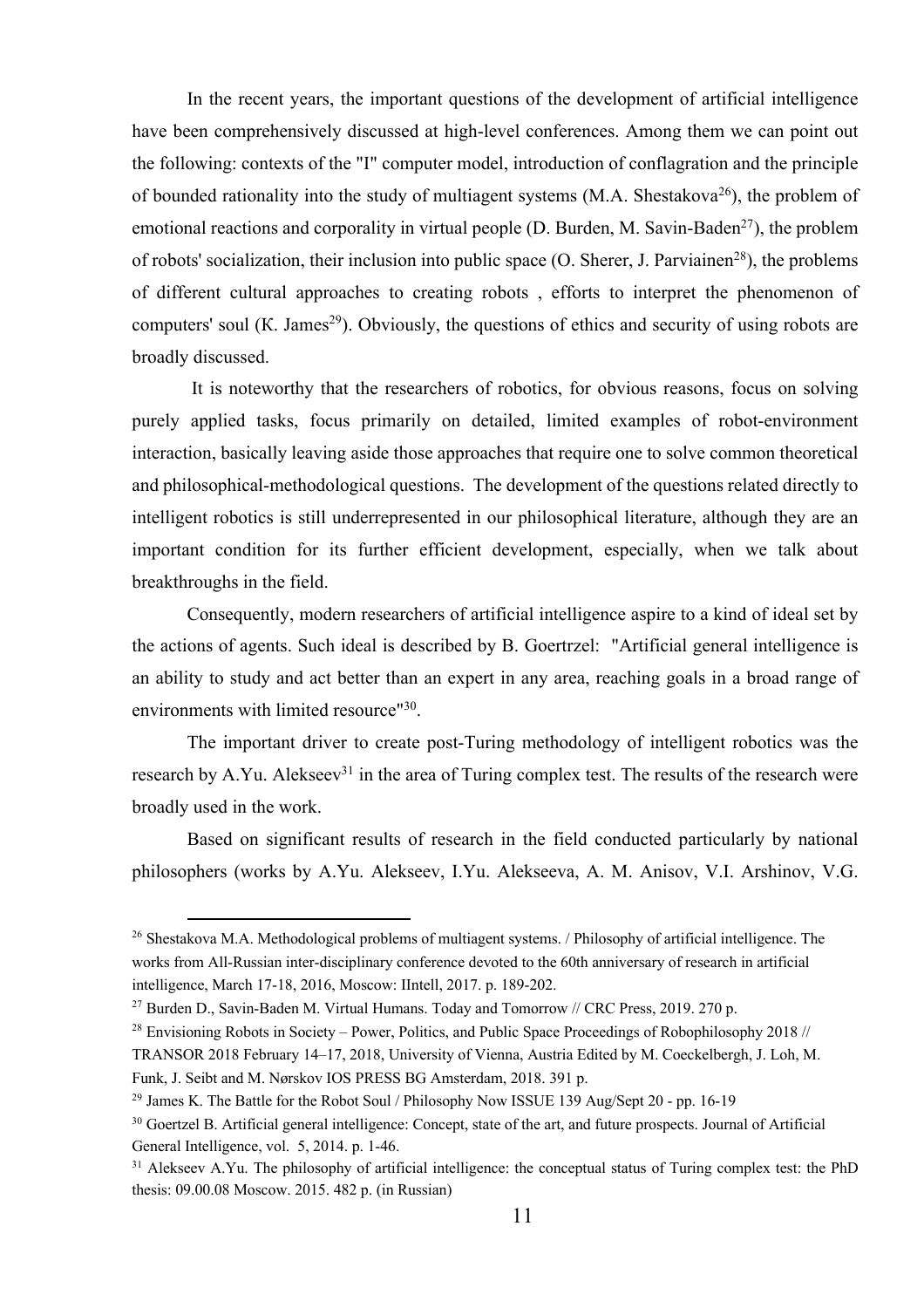Budanov, V.L. Vasyukov, I.A. Gerasimova, V.A. Glazunov, D.I. Dubrovskiy, I.T. Kasavin, L.P. Knyaschenko, E.N. Knyazeva, V.A. Lekotrskiy, V.E. Lepskiy, I.K. Liseev, V.M. Rozin, V.S. Stepin, E.O. Trufanova, V.K. Finna, V.I. Shalak, E.N. Shulga etc) in the thesis there are discussed and suggested the solution of the important theoretical-methodological and philosophical questions of the current stage of development of intelligent robotics, creating specifically new cognitive architectures that meet the tasks of creating Artificial General Intelligence.

**The target of research** is philosophical-methodological concept and approaches to intelligent robotics reflecting the changes in the foundations of creating basic and applied technologies in the field: the emergence of large arrays of semantically mapped information for machine learning and specialized accelerators facilitating learning based on the data. The research programme that was initiated by A. Turing and was based purely on an operational approach has become significantly outdated, since simulation of intelligent human behavior is possible with artificial deep neural networks. That is why new approaches in research of artificial intelligence need to be developed.

*The subject of the research* are conceptual foundations (principles) of intelligent robotics in light of post-Turing methodology.

*The data for the thesis research* are various inter-disciplinary theoretical, empirical and philosophical works of both foreign and Russian researches, including the author's personal engineering research.

#### *Thesis sources*

In the thesis research there have been used scientific works and publications in philosophy, natural sciences and applied sciences in Russian and in English.

## *The goal and tasks of the thesis research.*

The goal of the thesis research is to comprehensively analyze the basic technological trends, the moder state and scientific potential of intelligent robotics, as well as the ways of overcoming its theoretical and methodological difficulties by means of their philosophical and methodological consideration and development of the concept of post-Turing methodology suggested by the author.

The general goal is detailed in the following *tasks*:

- to analyze the modern state of intelligent robotics and the priority lines of research in the field;
- classify specific Turing tests, clarify their role in development of intelligent robotics, show historical limitations of Turing methodology in light of modern tasks of intelligent robotics;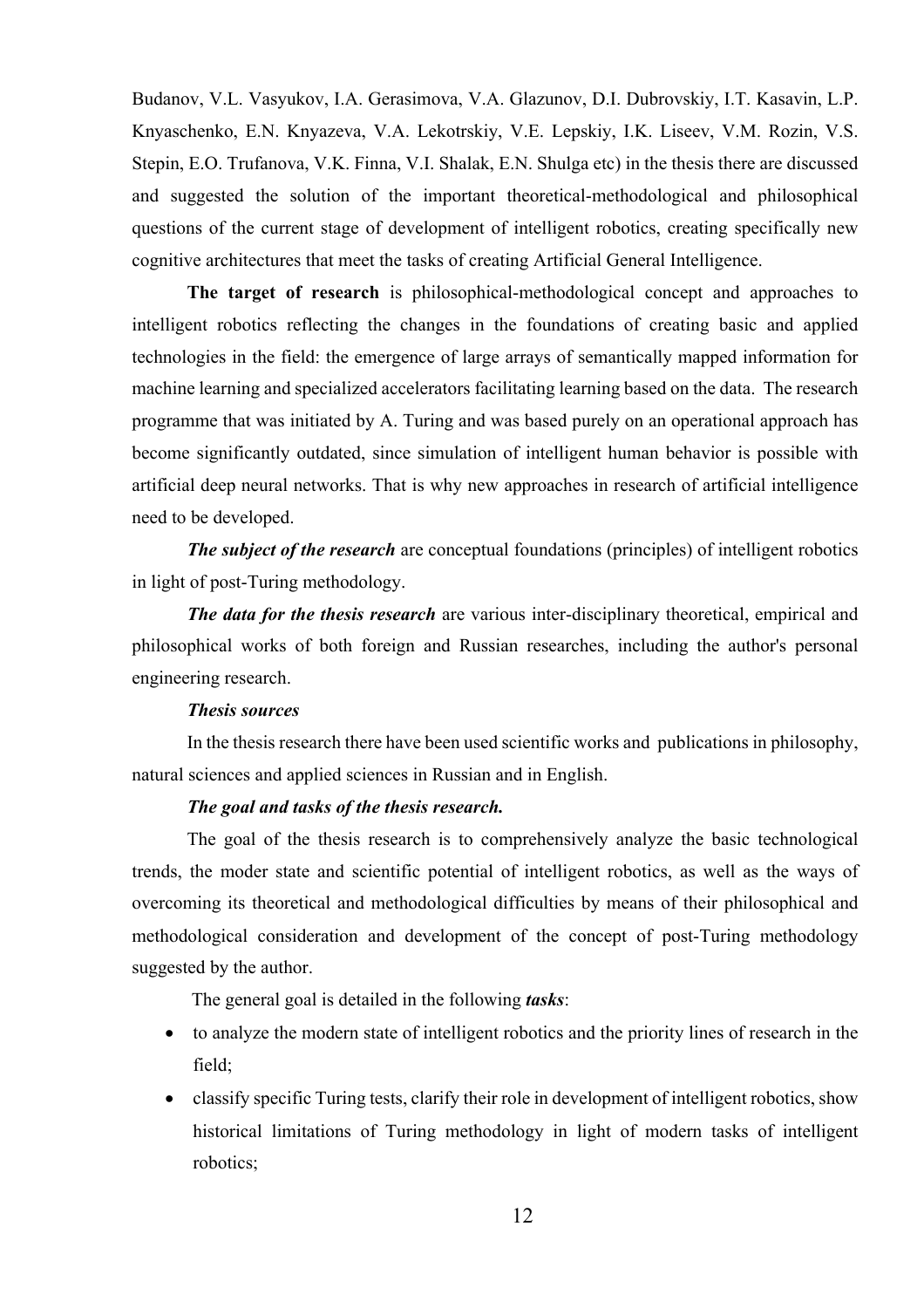- look into basic conceptual barriers in development of artificial robotics and the premises for their overcoming; show that to that end it is necessary to use the results of philosophical and phenomenological developments of the problem of consciousness (which are ignored by the classical paradigm of artificial intelligence);
- describe the phenomenon of the Turing Wall and justify the principles of post-Turing methodology (destroying the wall), show its advantages compared to the classical Turing methodology.
- demonstrate the capabilities of using a robot E.LENA, created under the guidance of the dissertationist, as an experimental tool for the analysis of the application area of post-Turing methodology;
- map out the basic paradigmatic outcomes of post-Turing human-robot interaction.

*Theoretical and methodological foundation of the research* is, first of all, the concept of post non-classical epistemology elaborated in Russian philosophy in its relation to classical and post-classical epistemology (V.A. Lekotrskiy, V.S. Stepin, V.G. Budanov, V.I. Arshinov etc.) enabling one to better comprehend the peculiarities of cognitive and volitant capabilities of a subject (human), the influence it experiences from the object (a robot) and a means of observation (Turing test) in the context of interdisciplinary development of science and technologies, as well as to project them onto human-robot interaction, whose interaction is separated by a means of observation (Turing wall). The processes of development of artificial intelligence and intelligent robotics are comprehended from the perspective of post nonclassical rationality, which makes it possible to map out efficient ways for the further research into them within post-Turing methodology.

*Scientific novelty of the thesis* is determined by creation of a conceptual approach which theoretically justifies the transition to a new post-Turing methodology as a foundation for a breakthrough in intelligent robotics and in developing Artificial general intelligence.

The scientific novelty of the thesis research can be phrased as follows:

- there has been performed an analysis of the current state, prospects and barriers for development of intelligent robotics in the context of Turing methodology which has revealed that fundamental technological barriers can be overcome and it makes it possible to create intelligent robots of a new level, capable of facilitating the creation of Artificial general intelligence;
- local Turing tests have been analyzed and systematized, there conceptual possibilities have been identified in two dimensions: *virtual-physical* and *nonverbal-verbal*, which provides the ground for introducing the concept of tecno-umwelt, defining the world of a robot and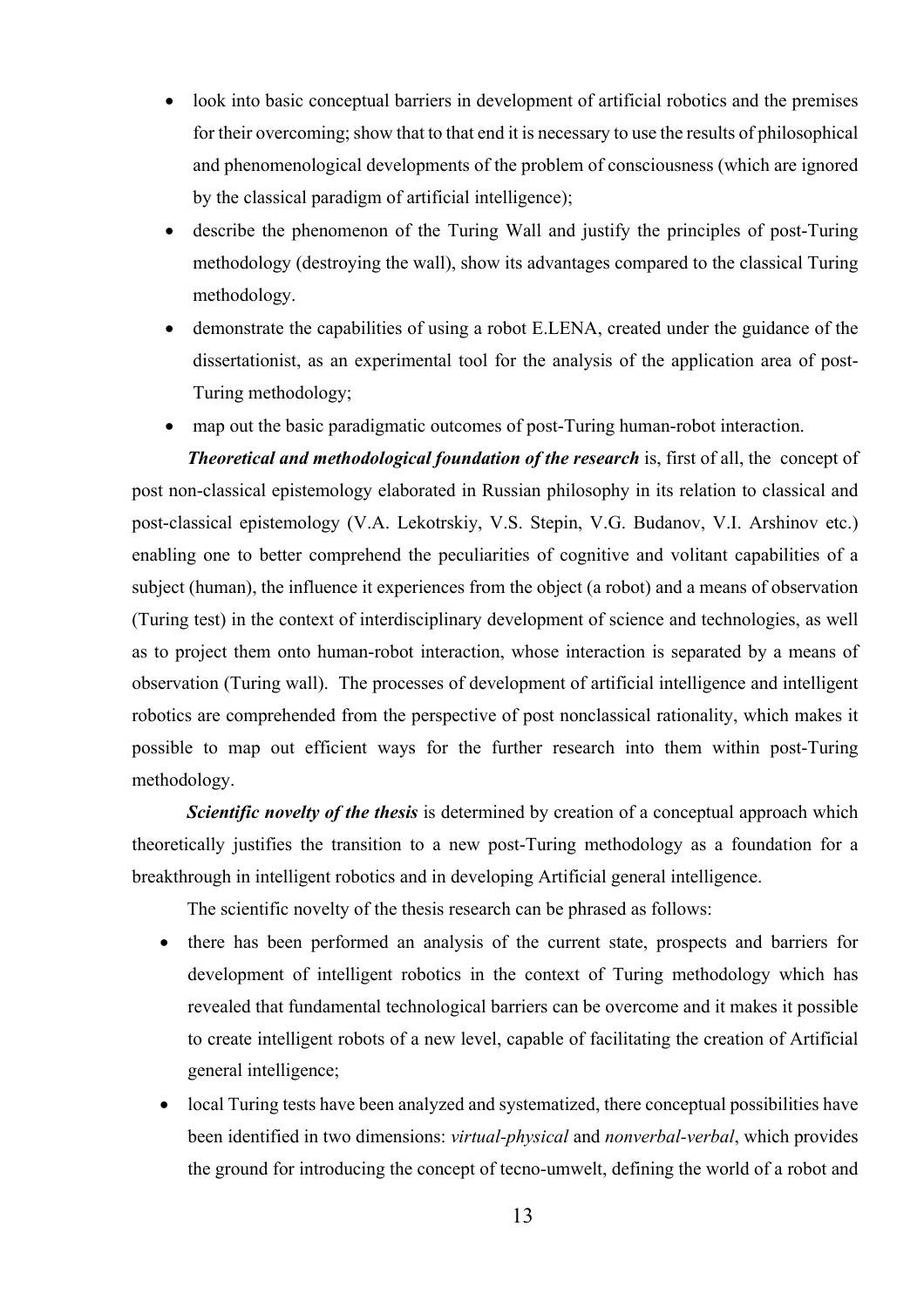containing the cross-section of a world reflection as a robot (artificial intelligence) sees it, as well as the set of actions available for the given intelligent robot. Also, there have been selected and described four techno-umwelts which encompass the whole thinkable range of a robot's actions;

- there has been suggested a new approach to further scientific research in the field of intelligent robotics based on post-Turing methodology that justifies the ways of creating intelligent robots capable of self-action simultaneously in different dimensions - *virtualphysical* and *nonverbal-verbal*;
- the notion Artificial general intelligence has been specified when applied to intelligent robots acting in different techno-umwelts;
- socio-cultural and world outlook prospects of industrial and domestic human-robot communication have been considered.

**Theoretical and practical significance of the research.** The research that has been conducted in the thesis has allowed to theoretically justify post-Turing methodology for development of intelligent robotics and to create methodological foundation for classification of local Turing tests. The research enables a new approach to development of cognitive architectures for the technology of intelligent robotics and Artificial general intelligence based on the transitions from various domains of Turing space. Empirical results, including the published articles as well as the patent received by the author expand action capabilities of embodied intelligence and its capabilities for nonverbal communication in the physical and virtual world when interacting with a human.

## *Concepts to be defended:*

- 1 There has been introduced a new way of classification of local Turing tests according to how much the tests use virtual-physical or verbal-nonverbal interaction which makes it possible to systematize the approach to their study and application for development of Artificial general intelligence and intelligent robotics. This classification allows to justify the notion of techno-umwelt and enables one to view A. Turing methodology from the perspective of post-nonclassical scientific rationality and show its historical boundedness.
- 2 The role of the Turing wall in Turing classical methodology has been identified as a barrier for efficient human-computer interaction. The elimination of the Turing wall enables the transition from a classical comparison of human and machine actions to their efficient collaboration in the sense of post-nonclassical paradigm of science (to solve the tasks of creating Artificial general intelligence).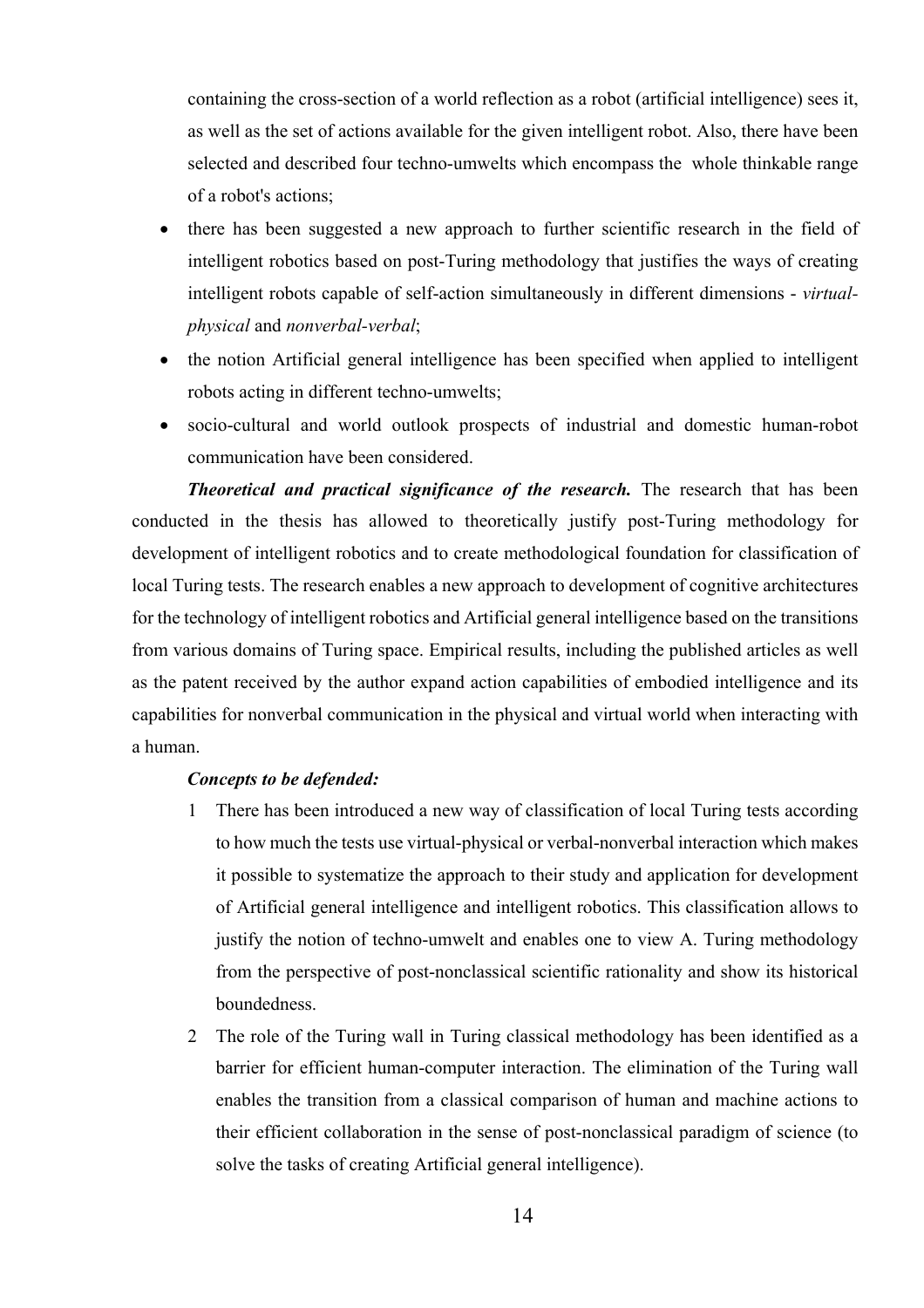- 3 There has been introduced a notion of post-Turing methodology, its basic concepts have been elaborated to be used in creating new cognitive architectures of Artificial general intelligence and intelligent robotics, since they provide the solution of the task of translating experience and knowledge of an intelligent robot from different technoumwelts.
- 4 Some possible world outlook prospects of post-Turing human-robot communication are considered based on scenario examples in the field of education, manufacture and entertainment.

The structure and the scope of the work. The thesis consists of introduction, three chapters, conclusion and references with the total volume of 168 pages. The table of contents includes 210 source titles.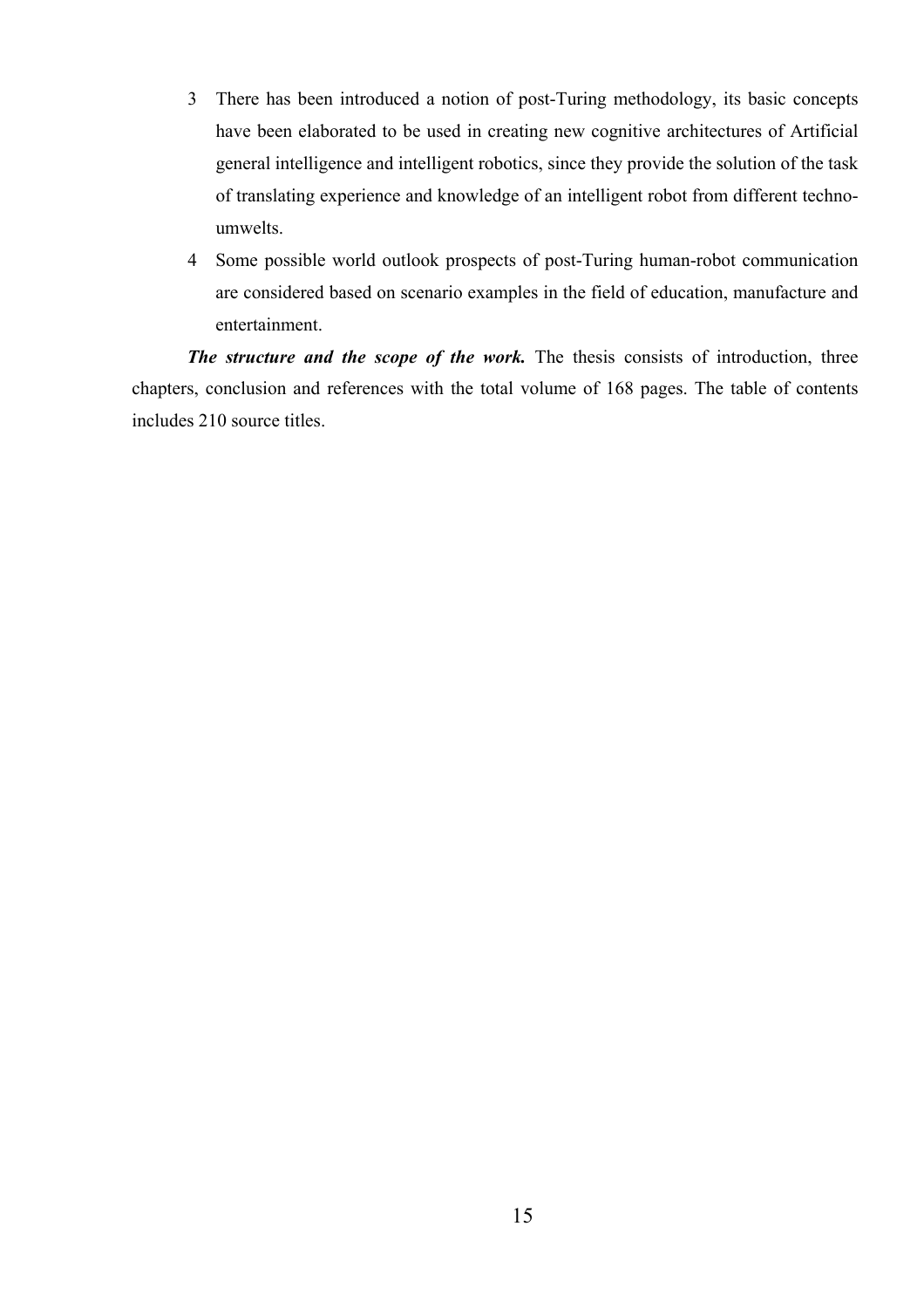#### **The basic content of the work.**

*In the Introduction* the high importance of the research subject is justified, the degree of scientific development of the problem is exposed, the goal and tasks of research are identified, as well as theoretical and methodological foundations of the author's analysis, scientific novelty, basic concepts to be defended are laid down, theoretical and practical significance of the work is noted, as well as its approbation.

*Chapter 1. "Methodological Analysis of Modern Research in Intelligent Robotics"* consists of three paragraphs, which define intelligent robotics and provide an analytical review of the current state of its development.

*Paragraph 1 "A Generalized Review of Modern Intelligent Robotics"* provides a general analytical and methodological review of intelligent robotics and the peculiarities of its application for solving urgent problems of modern society and human social activity. An operationalist definition of intelligent robotics is considered, according to which any technical product by a human is an intelligent robot if it possesses three capabilities at the same time: 1) the capability to perceive the surrounding world with the help of sensory devices (video cameras, sonars, laser range-finders, radars, etc.); 2) the capability to autonomously (i.e. independently of the human operator) build models of their behavior, choosing the best ways to solve to designated problem on the basis of dynamically adaptable behavior patterns; 3) the capability to perform actions in the physical world by manipulating objects of the physical world and/or self-positioning. A number of examples of the use of robotics are analyzed, both from the standpoint of practical application, and from the standpoint of theoretical foundations of research of this line of research (R. Murphy 2019, S. Thrun  $2002^{32}$ , B. Siciliano, O. Hattib<sup>33</sup>).

*Paragraph 2* "*The main trends of modern intelligent robotics in the light of methodological problems of creating Artificial General Intelligence*" analyzes the trends in the development of Artificial General Intelligence and analyzes methodological problems associated with the use of robotics as a tool for research and design of new approaches in this direction. The importance of research in the field of artificial intelligence as a state task formulated in the national programs of a number of states, including the Russian Federation, is substantiated. The support of research in the field of artificial intelligence is of highest priority in Russia, it is set by the President V.V. Putin and is, basically, a megaproject (I.T. Kasavin) for Russia<sup>34</sup>. A working definition of intelligence is given as "the integrative ability to organize sensory data, think reasonably and

<sup>&</sup>lt;sup>32</sup> Thrun S., Burgard W., Fox D. Probabilistic robotics. Cambridge, MA: MIT Press, 2005. 480 p.

<sup>&</sup>lt;sup>33</sup> Siciliano B., Khatib O. Springer handbook of robotics. Springer, 2016. 2160 p.

 $34$  Kasavin I.T. Megaprojects and global projects: Science between utopia and technocracy // Questions of Philosophy, No 9, 2015. p. 40-56. (in Russian)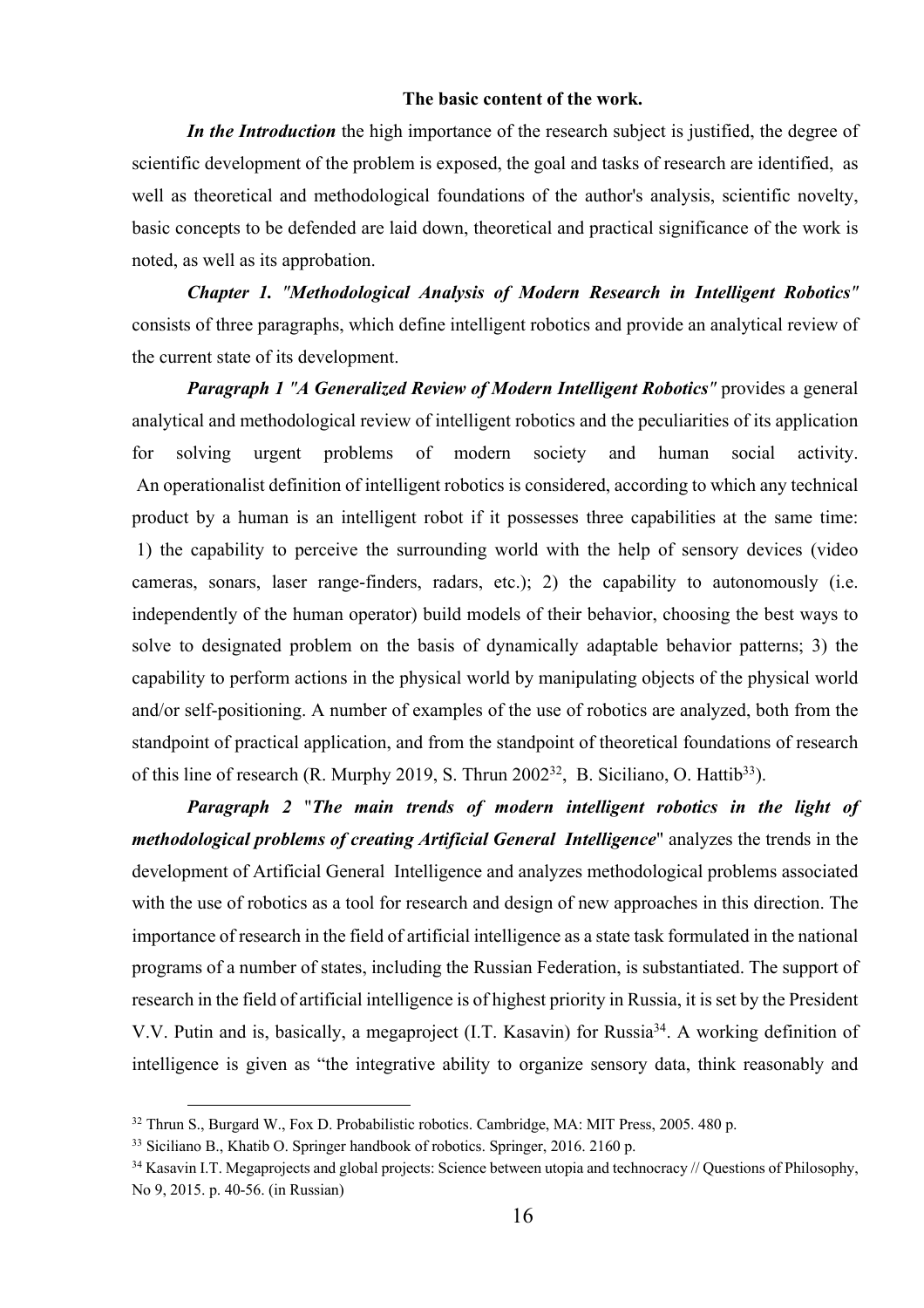normatively regulate behavior" (A.Yu. Alekseev). An extension of this definition is the V.K. Finn model, which shows that a number of capabilities of natural intelligence can be implemented on a non-biological basis in a fully automatic mode, without human participation, while some capabilities (such as goal-setting, curiosity etc.) can only be performed in an interactive mode, with human participation.<sup>35</sup> Technological trends that have a fundamental impact on research in Artificial General Intelligence and Robotics are described. In particular, the emergence of cheap computer vision systems has greatly simplified the creation of new types of robots, whose behavior is based on a visual assessment of the environment and the adaptation of behavior patterns based on the input information. In addition, the existing data sets (arrays of textual, visual information) are marked up for further training by neural networks on an industrial scale. This makes available the use of multilayer artificial neural networks. Computations accelerators based on mathematical software and used for calculations in computer graphics have become widespread. It is important to emphasize that cognitive sciences have achieved significant success in studying the mechanisms of the human brain. A number of theories describing the work of human consciousness and brain have been receiving sufficient experimental validation (J. Rizzollati, A. Damasio, K. Koh, V. Ramachandran and others). In particular, the human brain carries code structures of multiple images and actions in the surrounding world. Deciphering them with neuroscientific methods opens up new possibilities for modeling complex intellectual functions in order to develop intelligent robotics and Artificial General Intelligence (D. I. Dubrovskiy)<sup>36</sup>. Based on a review of the use of intelligent robotics during the COVID pandemic, it has been concluded that the importance of autonomy and reliability of artificial intelligence and robots has increased (A.R. Efimov $)^{37}$ .

*Paragraph 3* "*Theoretical and Epistimological Difficulties in the Development of Intellectual Robotics and Artificial General Intelligence*" among theoretical difficulties and above all the epistemological problem of subjectivity of artificial intelligence and, therefore, the products of robotics is noted. A robot, or in general, a computing device equipped with actuators, possesses objective characteristics (a program, physics of its manipulators or a motion platform), however, its perception by a human is determined by the action capabilities of the robot itself. Hence the problem of a robot's subjectivity or, in general, of the implemented models of artificial

<sup>35</sup> Finn V.K. Artificial intelligence: methodology, application, philosophy. Moscow: URSS. 2018, p. 37-38 (in Russian)

<sup>&</sup>lt;sup>36</sup> Dubrovskiy D.I. The problem of consciousness and brain: theoretical solution. Moscow Kanon+, 2015. 208 p. (in Russian)

 $37$  Efimov A.R. and others. Practical application of robots and associated technologies in the fight against the covid-19 pandemic // Robotics and technical cybernetics, Volume 8, No. 2, 2020, pp. 87-100 (in Russian)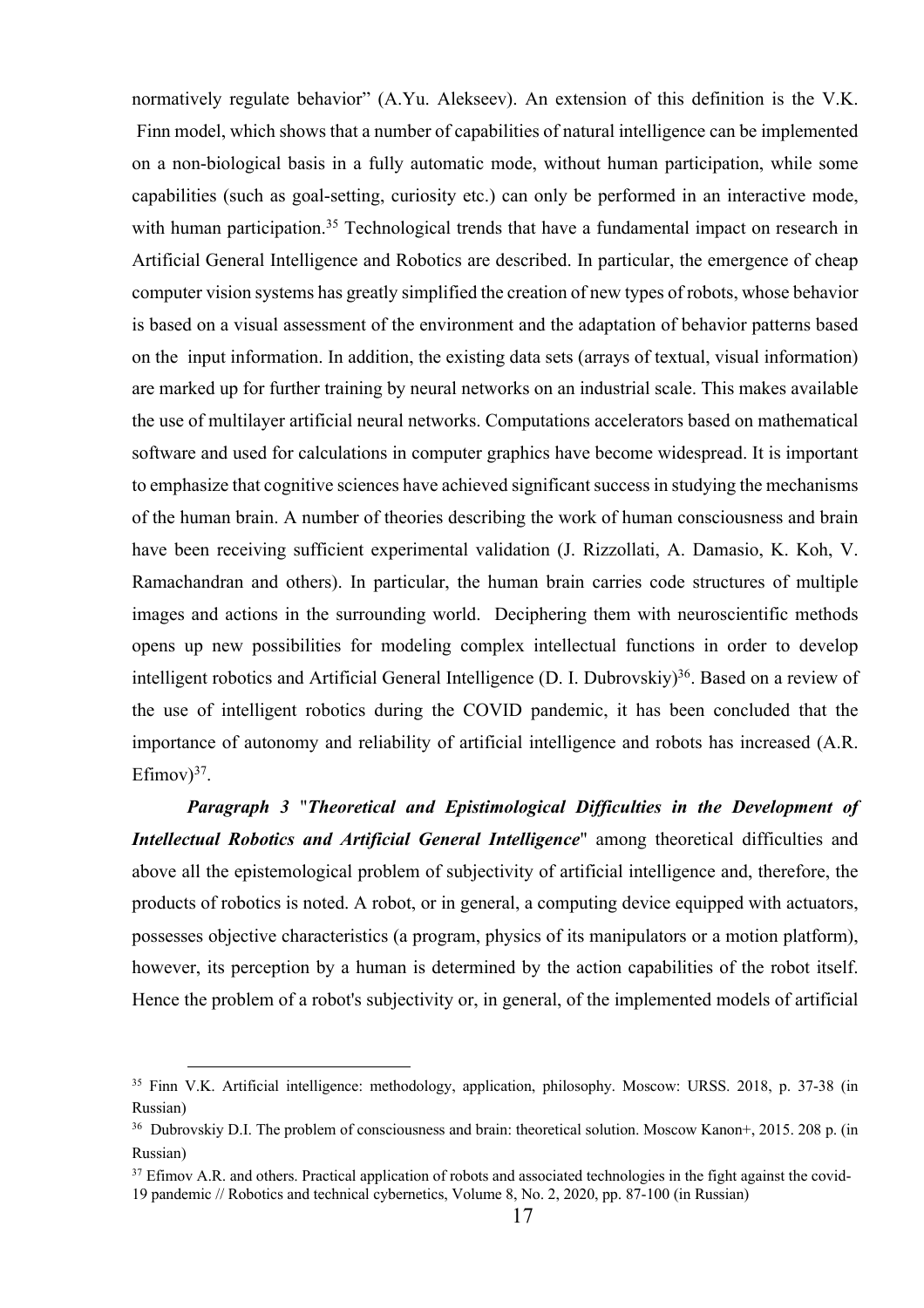intelligence.

The discussion of this problem began with A. Turing, who replaced the question "can a machine think" with an operational test of what is considered to be a mental act. This paradigm laid the foundation for the philosophical school of functionalism and had a fundamental methodological significance for the entire course of development of artificial intelligence and many branches of scientific knowledge. In analytical philosophy, this line was developed in the works of Putnam, Fodor, and others. However, it was subject to critical analysis in the works of J. Searle and T. Nagel, who criticized machine functionalism for ignoring epistemological issues of the valuesemantic nature (emphasizing the lack of understanding by a computer of the meaning of perceived information), as well as for an extremely simplified interpretation of the concept of natural intelligence. These philosophers and their followers expressed fundamental objections to the creation of machine intelligence, which has capabilities comparable to human reasoning.

In contrast to the concepts of the representatives of analytical philosophy, which were discussed above, Soviet philosophers, back in the 60-70s of the last century, considered the problem of artificial intelligence in a much broader sense, focusing on crucial issues of cybernetics and self-organization, analysis of the nature of information, specificity and forms of information processes in their relation to physical processes and the development of the problem of consciousness, as well as prospects for the development of artificial intelligence (V.S. Tyukhtin<sup>38</sup>, B.V. Biryukov<sup>39</sup>, I.B. Novik<sup>4041</sup>, L.A. Petrushenko<sup>42</sup>, D.I. Dubrovskiy<sup>43</sup> and many others <sup>44</sup>), robotics questions were purposely discussed  $(E.I. Boiko<sup>45</sup>)$ .

Great doubts in the possibility of creating a strong artificial intelligence were empirically validated in the 70s of the last century, when the so-called uncanny valley effect was described. According to it a robot bearing a significant resemblance to a human, while being hardly identical with him, is naturally rejected by our psyche as a subject and does not deserve the same trust that exists in human-to-human communication (Maury, McDorman, Hanson, etc.). The difficulties of

<sup>44</sup> Cybernetics. Thinking. Life / Ed. by Biryukov B.V. 1964. 512 p. (in Russian)

<sup>&</sup>lt;sup>38</sup> Tyukhtin V.S. On the nature of the image: psychic reflection in the light of the ideas of cybernetics. Moscow: Higher School Publ., 1963. 121 p. (in Russian)

<sup>&</sup>lt;sup>39</sup> Biryukov B.V. Cybernetics and Methodology of Science. Moscow: Science Publ., 1964. 416 p. (in Russian)

<sup>40</sup> Novik I. B. Cybernetics. Philosophical and sociological problems. Moscow, 1963. 208 p. (in Russian)

<sup>&</sup>lt;sup>41</sup> Novik I.B. Philosophical issues of modeling the psyche Moscow: Science Publ., 1969. 174 p. (in Russian)

<sup>&</sup>lt;sup>42</sup> Petrushenko L.A. Self-motion of matter in the light of cybernetics. A philosophical sketch of the relationship between organization and disorganization in the nature. Moscow: Science Publ., 1971. 292 p. (in Russian)

<sup>&</sup>lt;sup>43</sup> Dubrovsky D.I. Mental phenomena brain: Philosophical analysis of the problem in connection with some urgent problems of neurophysiology, psychology and cybernetics. Moscow: Science Publ., 1971. (in Russian)

<sup>45</sup> Boyko E.I. Consciousness and robots // Questions of psychology, No. 4, 1966. pp. 169-177. (in Russian)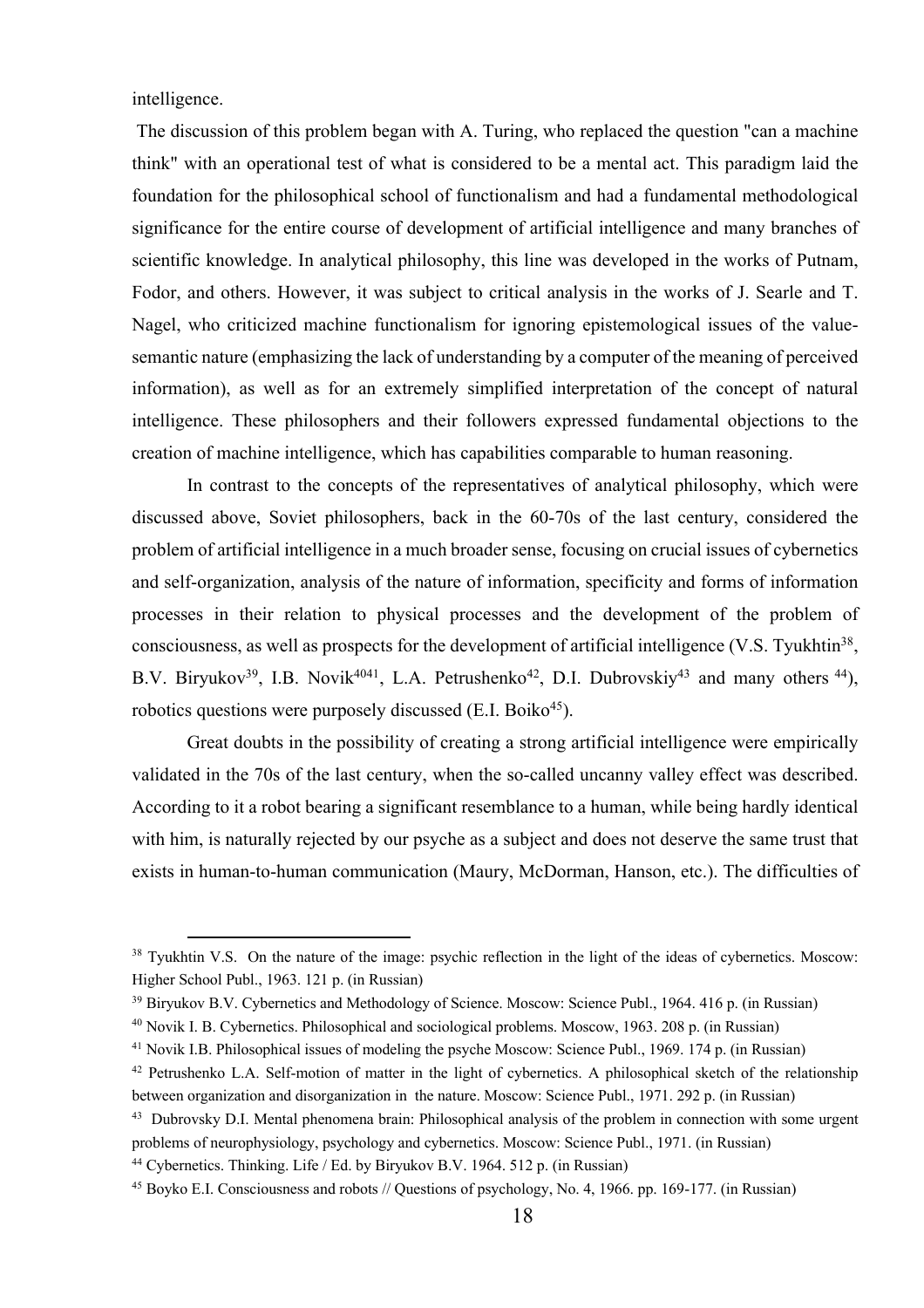creating not only natural, but also artificial general intelligence (as well as the corresponding type of robots) have been oftentimes discussed in philosophical and professional literature, without coming to a generally accepted solution.

In this regard, the author examines the questions of applicability of post-nonclassical rationality for comprehending the robot-human interaction (V.S. Stepin, V.G. Budanov).

*Chapter 2.* "*The Role of Turing Methodology in the Development of Intelligent Robotics*" is devoted to the consideration of the functionalist principles of Turing methodology - its origin, role in the development of artificial intelligence and intelligent robotics.

*Paragraph 1* "*Defining Turing Methodology in the Context of Intelligent Robotics*" examines Turing's operationalist approach to the question "Can machines think?" based on the ideas that he expressed in a fundamental article published in the journal Mind in October 1950, as well as in earlier and less famous publications. A. Turing did not think the creation of embodied physically intelligent machines was impossible, but he did not see any technical possibility for their realization.

Functional approaches, to the development of which A. Turing made a great contribution, opened up new broad perspectives in solving theoretical and methodological problems not only in artificial intelligence, but also in neurosciences, psychological and social disciplines, and many challenging interdisciplinary problems. Nevertheless, the functionalism paradigm was open to various interpretations, some of which were of behavioristic or reductionist nature, where the problem of consciousness is ignored; the phenomena of consciousness were considered excessive for solving the problems of artificial intelligence or were identified with functional processes, reduced to them, as it can be seen in some works by representatives of analytical philosophy (D. Denneеt etc.). This sort of interpretation about the irrelevance of consciousness, close to behaviorist attitudes, was also peculiar to Turing. At the first stage of the development of artificial intelligence, it did not hinder research: tasks are described in terms of functional relations, on the basis of which algorithms and programs are developed, then the program is loaded into a computer, the problem is solved, and the results are used in practice. A similar methodology is still used by most experts in the field of artificial intelligence, since a consideration of the phenomena of consciousness is unnecessary for the realization of practical, one-purpose applications. However, the creation of artificial general (universal) intelligence and robotics, which is based on its use, requires different approaches and new methodological solutions.

After the appearance of the first intelligent robots with cybernetic feedback and capable of building their own dynamically adaptable patterns, Turing's operationalistic approach started to be carried over to robotics - "Can a robot perform any action no worse than a human?". The list of typical "artificial" activities formulated by Turing as far back as in the early 1950s (games,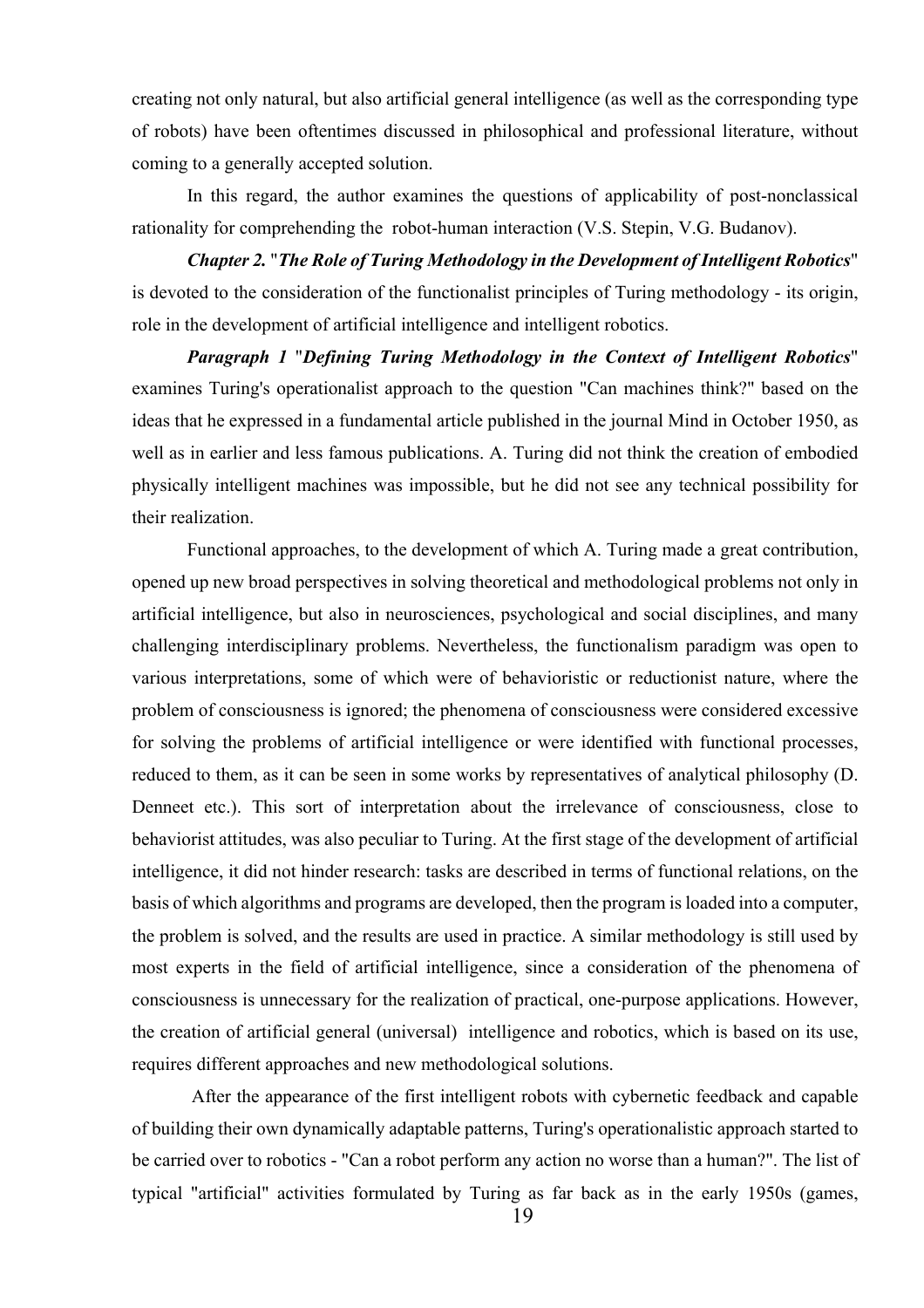cryptography, language learning, translations, solving mathematical tasks and verbal interaction) has expanded significantly. As a result of this approach, a large family of local Turing tests has emerged, which try to answer the particular questions of "can a machine perform a certain action?". Such local Turing tests are poorly ordered, do not have a single methodology and require comprehensive classification. This task is an important condition for development of post-Turing methodology.

*Paragraph 2* "*Methodological role of classification of local Turing tests for the development of intelligent robotics*" the author, for the first time in the homeland literature, proposed a classification of local Turing tests in accordance with an approach based on the idea of spaces immanent for machines. The dissertationist has proposed to correlate the entire array of local Turing tests with the concept of Umwelt (J. von Uexküll, E.N. Knyazeva, V.G. Budanov)<sup>4647</sup> according to a unified methodology. The concept of techno-umwelt is introduced, which defines the "world of a robot" in the Turing space, contains a cross-section of the world as it is "seen" by a robot, artificial intelligence (or machine), as well as the set of actions available to this intelligent robot (or a machine). According to the proposed approach, all local Turing tests are classified into four classes of techno-umwelt along two fundamental axes: *virtual-physical and nonverbal-verbal.* Thus, it can be shown that all local Turing tests created earlier or bound to be created in the future are classified according to four techno-umwelt, which form the Turing space of human-machine interaction: 1) virtual-verbal; 2) virtual-nonverbal; 3) physical-nonverbal; 4) physical-verbal. Each of these spaces is characterized by a cross-section of perception and a variety of available actions, which are manifested in a local Turing test taken by a robot capable of acting in a given technoumwelt. It is shown that the world, in which a robot of a given techno-umwelt operates, is initially limited to it. The Turing methodology was based on the behaviorist approach, which implied both the exclusion of consciousness and the observer. It is not the kind of machine that gives answers (or performs actions) that is important, it is important that it gives human-like responses (actions) in a similar situation. However, this reveals a fundamental barrier that must be overcome in order to get out of the limitations of the paradigm of machine functionalism, which became the basis of Turing methodology. Overcoming the drawbacks of Turing methodology can form the basis for achieving significant progress in the field of artificial intelligence and robotics.

<sup>46</sup> The term is borrowed from ethology (Uexull) Knyazeva E. N. The concept of "Umwelt" by Jacob von Uexkull and its significance for modern epistemology // Problems of Philosophy, No. 5, 2015. pp. 30-44. (in Russian)

<sup>&</sup>lt;sup>47</sup> Budanov V.G., Aseeva I.A. Umwelt analysis and road maps of the Great Anthropological Transition // Materials of the International Scientific Congress "Globalistics-2017". Moscow: FGP Global Processes, Moscow State University. M.V. Lomonosov, 2017. URL: https://lomonosov-

msu.ru/archive/Globalistics 2017/data/section 6 10143.htm (accessed on 20.06.20, in Russian).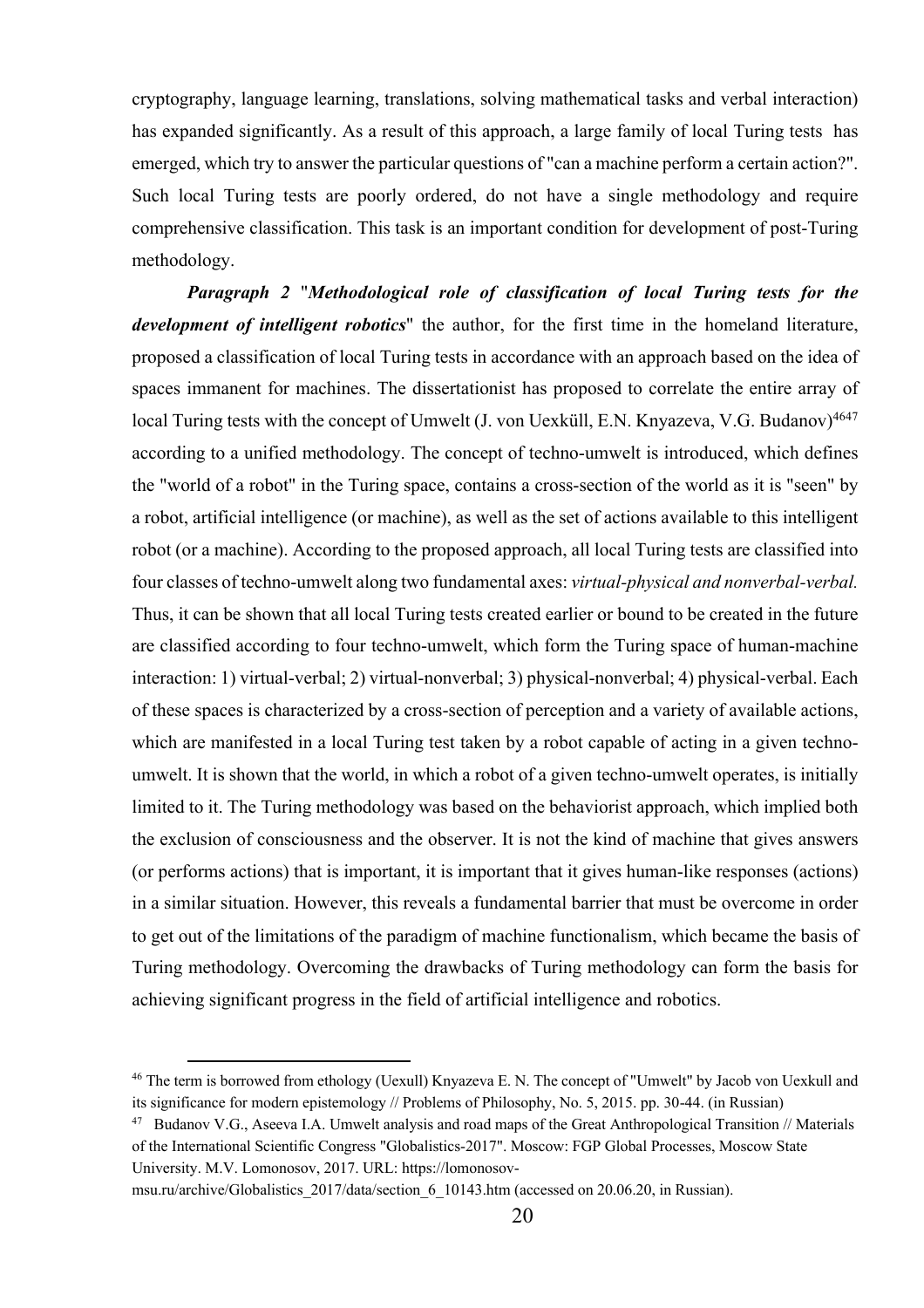*Paragraph 3* "*Turing wall as a fundamental philosophical and methodological barrier to the development of intelligent robotics*", a detailed analysis of the Turing methodology and the constructional design based on the test "Can a machine think?", proposed by Turing himself in 1950, is carried out. In the analysis the author reveals the significance of the Turing wall element, which had before escaped the attention of researchers. The Turing wall separating the subject of the test (a judge) and the object of the test (a human or a machine) is a fundamental epistemological barrier to the development of artificial intelligence and intelligent robotics. The reason for this is that the wall forces a robot (and, indirectly, the creators of robots or artificial intelligence) to implement only those tasks that can be solved by a robot in complete isolation from a human. However, modern research in various areas of human-machine interaction (Unhelkar, Shah etc.) <sup>48</sup> suggests that the maximum performance from the use of robots or artificial intelligence is achieved when they are used jointly, i.e. in human-machine collaboration. The separation of a human and a machine in the operationalist comparison is an unnecessary constraint that hinders the development of the entire field of artificial intelligence, as well as the technological progress. It is necessary to compare the effectiveness of the robot-human cooperation acting together (or, of artificial intelligence in general) in contrast to the effectiveness of human actions alone. A rigid mutual opposition and a mutual exclusion gives rise to an insoluble conflict that prevents one from solving the tasks of creating Artificial General Intelligence. But, essentially, this conflict and the Turing wall itself are related exactly to ignoring the problem of consciousness.

An analogy is traced and revealed between the post-nonclassical triad of a subject observation tool - object and the post-Turing methodology of a man - Turing wall and Turing test - robot, where the focus of research is shifted to the subjectivity of human-robot interaction and the feedback of this interaction, bypassing the Turing wall.

*Chapter 3.* "*Application prospects of post-Turing methodology in intelligent robotics*" consists of three paragraphs.

*Paragraph 1* "*Post-Turing Methodology as a Conceptual Tool for Breaking the Turing Wall*" discusses the role and structure of the new methodology as a prerequisite for further progress in the development of Artificial General Intelligence. The concept of embodied artificial intelligence is represented in many works of modern researchers (Brooks, Herzl etc.). However, all suggestions of researchers had previously focused only on one specific techno-umwelt, which often simply reflected the specialization profile of the authors in one or another type of their

<sup>48</sup> Unhelkar V.V., Shah J. Enabling Effective Information Sharing in Human-Robot Teams // Conference Robotics: Science and Systems (RSS), 2018.URL:

http://interactive.mit.edu/sites/default/files/documents/Unhelkar\_RSS\_Pioneers\_Abstract\_2018.pdf (accessed on 16.07.20).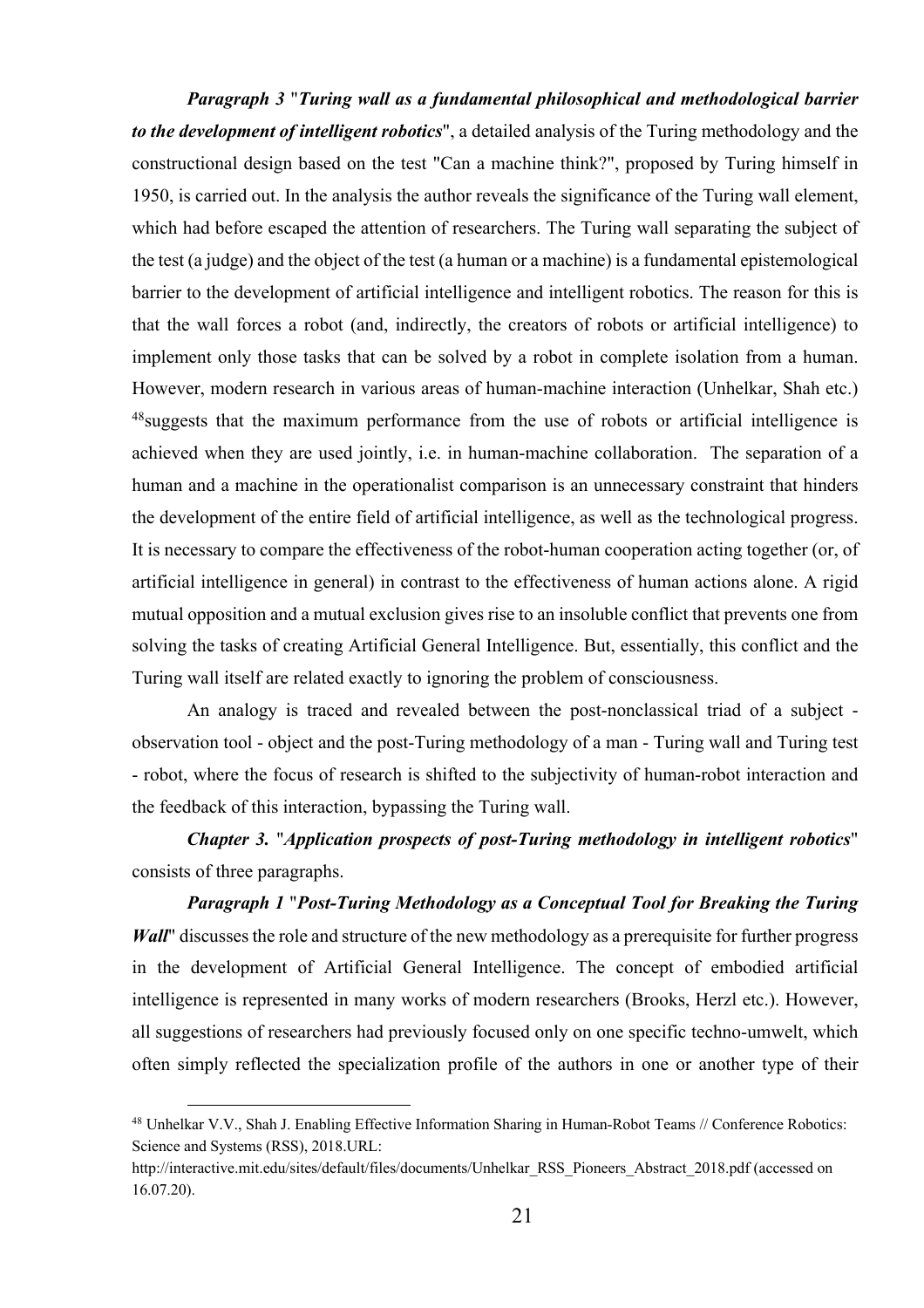activity. The new approach proposed by the dissertationist is to create such cognitive architectures and implement them in mechanisms that are initially focused on several techno-umwelts - robots or, in general, artificial intelligence can solve problems in different techno-umwelts on the basis of uniform tools, mechanisms and architectures. Designing specific systems should include the possibility of sequential operations in different "techno-umwelts", while remaining within a single architecture and a single robot (or artificial intelligence system). This approach gives a significant increase to the complexity of the problem due to the flexibility of the systems under development. It requires a wide use of the findings of modern phenomenological studies of the dynamic structure of the phenomena of consciousness in creating relevant cognitive architectures (D.I. Dubrovskiy)<sup>49</sup>. To a certain extent, this approach reflects how the psyche forms in the course of biological evolution. It is theoretically acceptable that a system capable of perceiving the world and acting in all four types of "techno-umwelts" can have its own consciousness. A system operating in just one type of techno-umwelt is, basically, incapable of possessing consciousness, since it cannot abstract phenomena and independently create concepts.

At the present stage of scientific development, the use of the results of the phenomenology of consciousness and achievements in the field of neuroscientific research is a prerequisite for constructing new post-Turing cognitive architectures to create intelligent robots and Artificial General Intelligence.

*Paragraph 2* "*Experimental intelligent robot E.LENA" as a demonstration of applicability of post-Turing methodology*" the application of post-Turing methodology is considered in creating the experimental intelligent robot-TV host "E.LENA". As shown above, Turing proposed to create intelligent machines operating in just one type of umwelt - the "*virtualverbal*", with its operating space being limited to just reception and transmission of symbolic, verbal information. The engineering team, guided by the dissertation candidate, managed to create and patent an experimental robot that made it possible to combine two "techno-umwelts" - the "*virtual-verbal*" one inherent to Turing test, and the new "*virtual-nonverbal*" "techno-umwelt" previously used only in computer games. The robot "E.LENA" is a virtual humanoid that has a virtual humanoid body endowed with facial expressions, it can use a natural language, fully supporting the Russian language (visemes, phonemes), is autonomous (does not require any operator actions when performing basic functions), possesses its own personality (depending on the personality of a chatbot) and has a primary capability of adapting to the changes in the outside world (the robot has been implemented with the function of face recognition of its conversation partners). The architecture of such a robot is presented in scientific literature for the first time. This

<sup>49</sup> Dubrovsky D.I. Subjective reality // Philosophical Anthropology, vol. 4. No 2, 2018. pp. 186-217. (in Russian)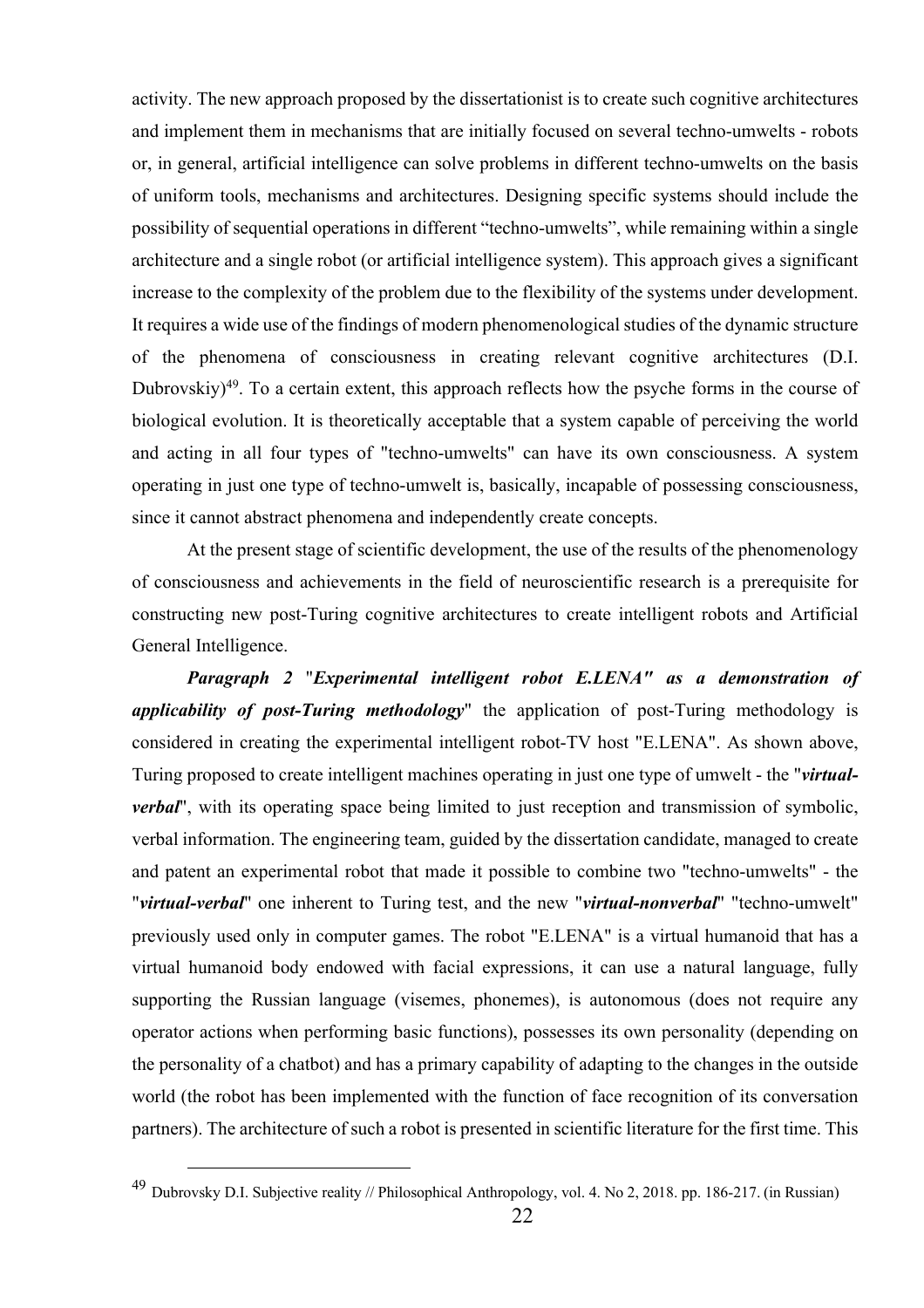work assumed, when designing such a cognitive architecture, the use of not just a number of essential characteristics of a human subjective reality (based on modern research in the phenomenology of consciousness), but also the use of a complex set of external manifestations of a human (acting as a TV presenter) conscious activity: facial expressions, eye expressions, gestures, voice intonations etc. ). It relied on the research into the problem of non-verbal communications by G.E. Kreidlin, classical ideas of M.M. Bakhtin, fundamental philosophical studies of the problem of "Indirect Speaking" by L.А. Gogotishvili, a number of works devoted to philosophical and psychological comprehension of a media discourse. The experience of creating "E.LENA" has revealed the importance of using the results of philosophical, psychological, linguistic studies of consciousness and language in order to substantiate the post-Turing methodology and efficiently advance towards General Intelligence.

*Paragraph 3* "*World outlook prospects of post-Turing human-robot communication*" contains hypothetical considerations about the future human-robot interaction based on the assumption that robots are technologically indistinguishable from humans. Such plots have long been widely discussed in futurological and philosophical literature  $(V.G. Budanov)<sup>50</sup>$ . Diverse issues are usually combined here. It is one thing when it comes to the indistinguishability of human and robot behavior by a human observer in some specific cases, and another when they are indistinguishable in all cases, i.e. when a human and a robot are virtually identical. But this means that in the course of anthropotechnological evolution, a new kind of man, a posthuman has emerged. And it is about him that transhumanists write. However, their position is too controversial. We mean indistinguishability in the first case (something that can be called "technological indistinguishability"). And even on this plane, a global question is often raised about a new stage in the development of robotics, when a robot acquires an increasing number of human capabilities, can reach a level of a human and then surpass it (and a human is, meanwhile, developing in his biological form).

For a realistic assessment of the forms of human-robot interaction, to eliminate the popular in the publicistic literature stories about the inevitable destruction of people by competing machines, the concept of **Artificial General Intelligence** has been elaborated to mean the capability of a robot (or other technical system) to learn and act together with a human or autonomously in any field, but better than an expert in this field, achieving the target goals in all four techno-umwelts with limited resources consumed by a robot.

<sup>50</sup> V.G. Budanov A new digital and technological pattern of life - prospects and risks of transformations in anthroposphere // Philosophical Sciences, No. 6, 2016. pp. 47-55. (in Russian)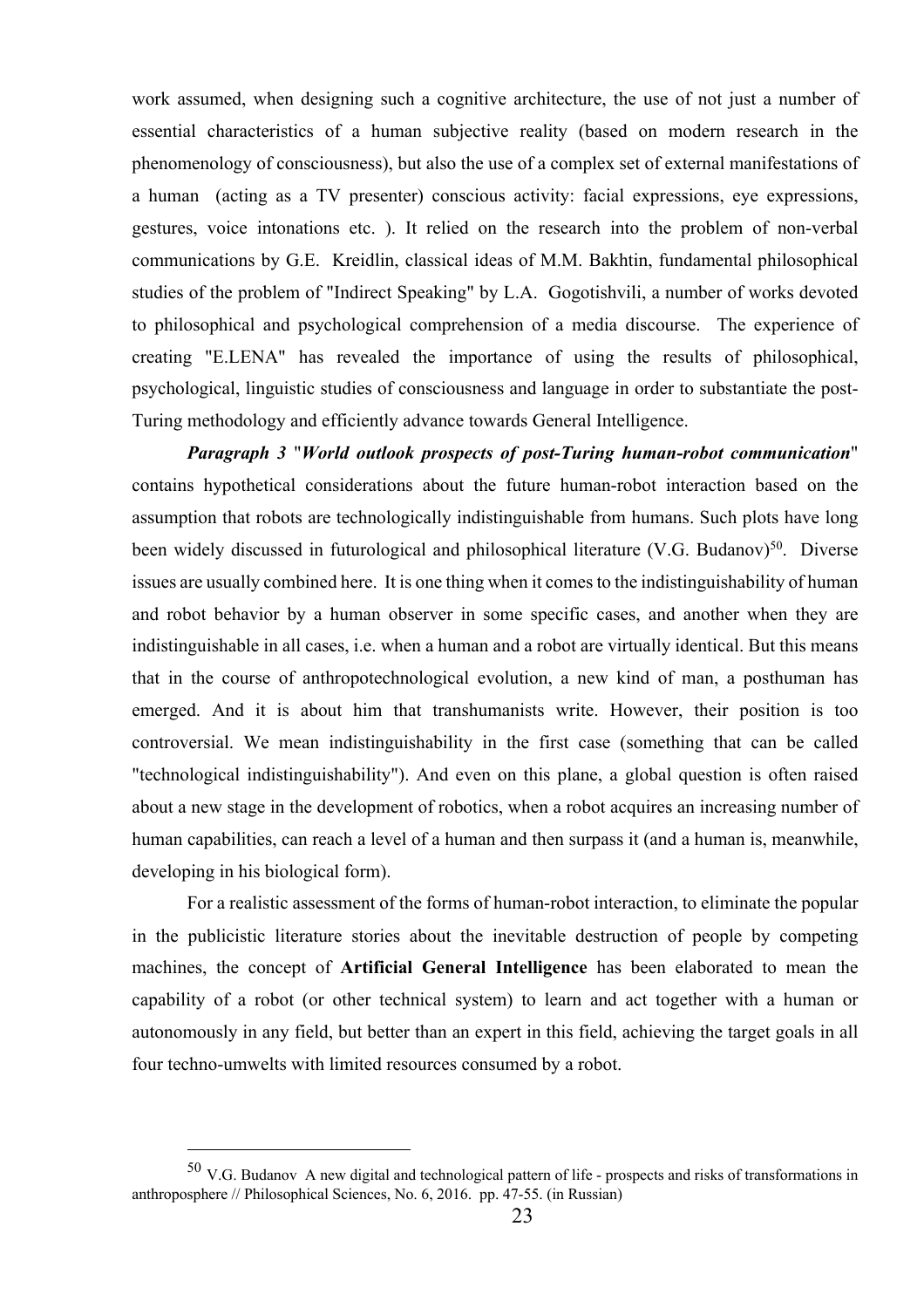Modeling and programming such properties of robots that would meet our legal and ethical principles and completely rule out their aggression and "unfriendly intentions", will probably call for the creation of "virtual people" - programs that will emotionally identify themselves with people, possess features of human self-awareness and the self. The questions of using such robots in the fields of education, manufacture and entertainment are considered. These are the questions of creating autonomous virtual teachers taking into account personal, including genetic, characteristics of students, or, for example, the questions of copyright for the works of art created by robots, including products based on digital twins of famous people, both living and dead. The question of drawing a line between human and technological intelligence is posed and discussed in case the level of General Intelligence is reached.

All this testifies to the growing role of philosophical and methodological approaches in solving the problems of development of intelligent robotics and artificial intelligence in general.

**In conclusion**, the results of the thesis research are summarized from the perspective of interconnection of the problems of consciousness, Artificial General Intelligence, intelligent robotics with the development of post-Turing methodology. It is stated that on the basis of the elaborated conceptual approach, it is possible to achieve significant results: in designing new, hybrid cognitive architectures for Artificial General Intelligence and intelligent robotics; in developing efficient operational tests to measure the progress in creating new types of robots and artificial intelligence technologies; as well as in a more thorough comprehension of the future human-robot communications and issues of an ethical approach to the creation of Artificial General Intelligence.

# *The reliability of the scientific concepts, conclusions and recommendations is confirmed by:*

- the adequacy of the applied scientific and methodological approaches to the goals and objectives of the study;

- a scientific research based on interdisciplinary analysis and practical results;

- the consistency of conclusions with the existing relevant research in the field of artificial intelligence, robotics, post-nonclassical epistemology and synergetics;

- approbation of the research results.

## *Approbation of the research materials*

The main content of the dissertation research is reflected in four articles published in the issues that are included in the citation indices of the Higher Attestation Commission of the Ministry of Education and Science of the Russian Federation, Scopus and Web of Science, and two patents: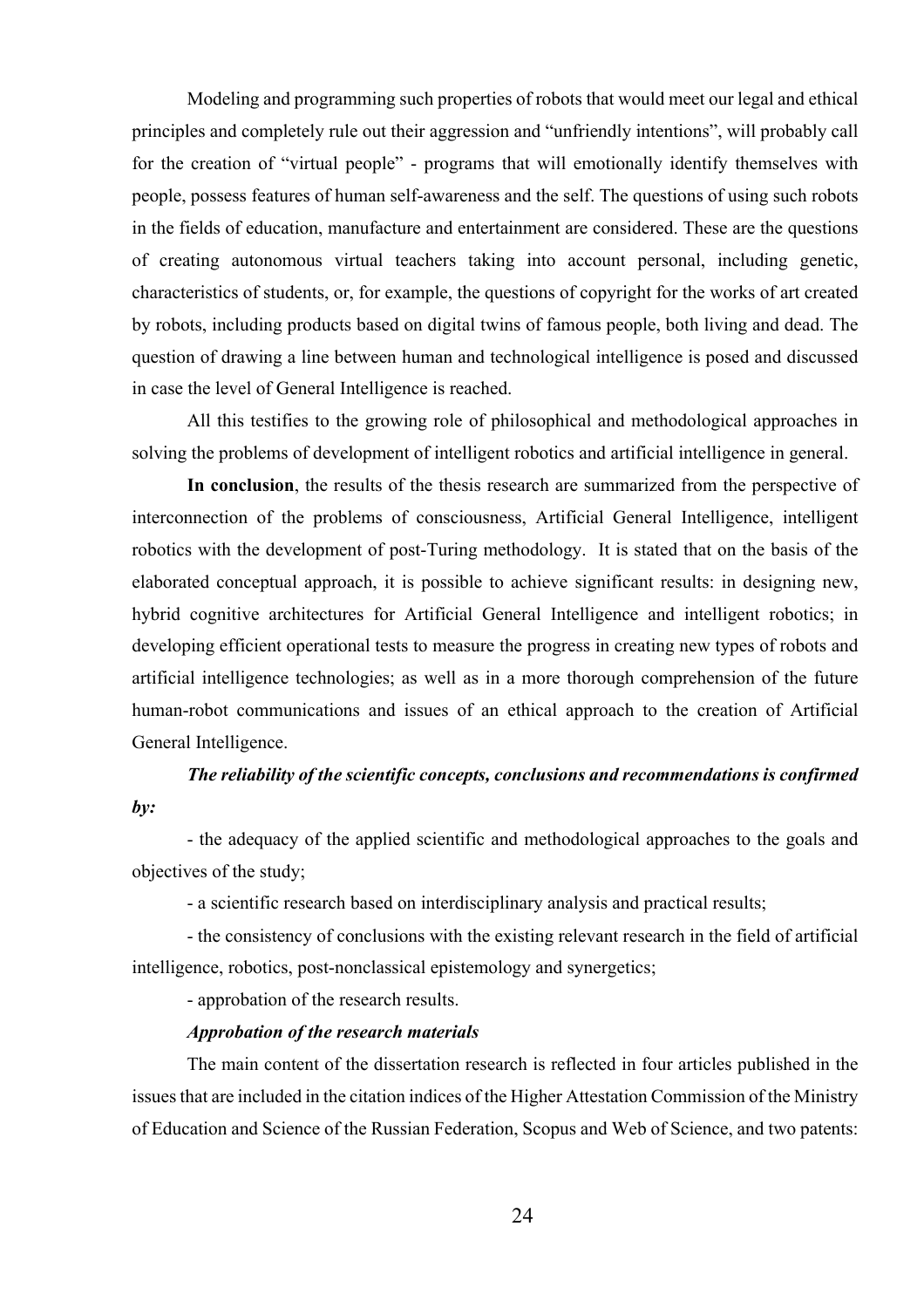- *Alekseev A.Yu.*, Efimov A.R., Finn V.K. The Future of Artificial Intelligence: Turing or Post-Turing Methodology? // Artificial societies. 2019.Vol. 14. No 4. (Electronic edition);
- *Efimov A.R*. Technological prerequisites for indistinguishability of a human and his computer simulation // Artificial societies. 2019.Vol. 14. pp. 74-80;
- *Efimov A.R.* Post-turing methodology: breaking the wall on the way to general artificial intelligence // Intellect. Innovation. Investments. 2020. No2. pp. 74-80;
- *Efimov A.* Post-Turing Methodology: Breaking the Wall on the Way to Artificial General Intelligence // Artificial General Intelligence. AGI 2020. Lecture Notes in Computer Science, vol 12177. Springer;
- *Efimov A.R.,* Gonnochenko A.S., Vladimirov M.A. A METHOD AND A SYSTEM FOR CREATING MIMICS BASED ON A TEXT // Patent for invention RU 2 723 454. 2020;
- Postnikov A.L., Gamayunov A.R., Zatyagov D.D., *Efimov A.R.* A method and a system of predictive avoidance of a collision of a manipulator with a person // Patent for invention RU 2 685 996.

Main results of the dissertation research were discussed at the meetings of the sector of interdisciplinary problems of scientific and technical development of the Institute of Philosophy of the Russian Academy of Sciences and were presented as reports at international and all-Russian conferences:

- 4th International Conference "More than Learning: How to Achieve a Change in Behavior?" (Moscow, October 25, 2019);
- All-Russian scientific conference "Supercomputer technologies in social sciences" (Moscow, September 24, 2019);
- The first meeting of the International Interdisciplinary Seminar "Artificial Intelligence: Methodology and Technology" (Moscow, September 20, 2019);
- International conference AI Journey (Moscow, November 08, 2019), attended by the President of Russia V.V. Putin;
- International interdisciplinary conference "Philosophy of Artificial Intelligence" (Moscow, June 2020).

In addition, other publications and research works have been carried out on the topic of robotics and artificial intelligence:

• *Efimov A.R.* Do chatbots dream of androids? Prospects for the technological development of artificial intelligence and robotics // Philosophical Sciences. 2019.Vol. 62, No. 7, p. 73- 95;